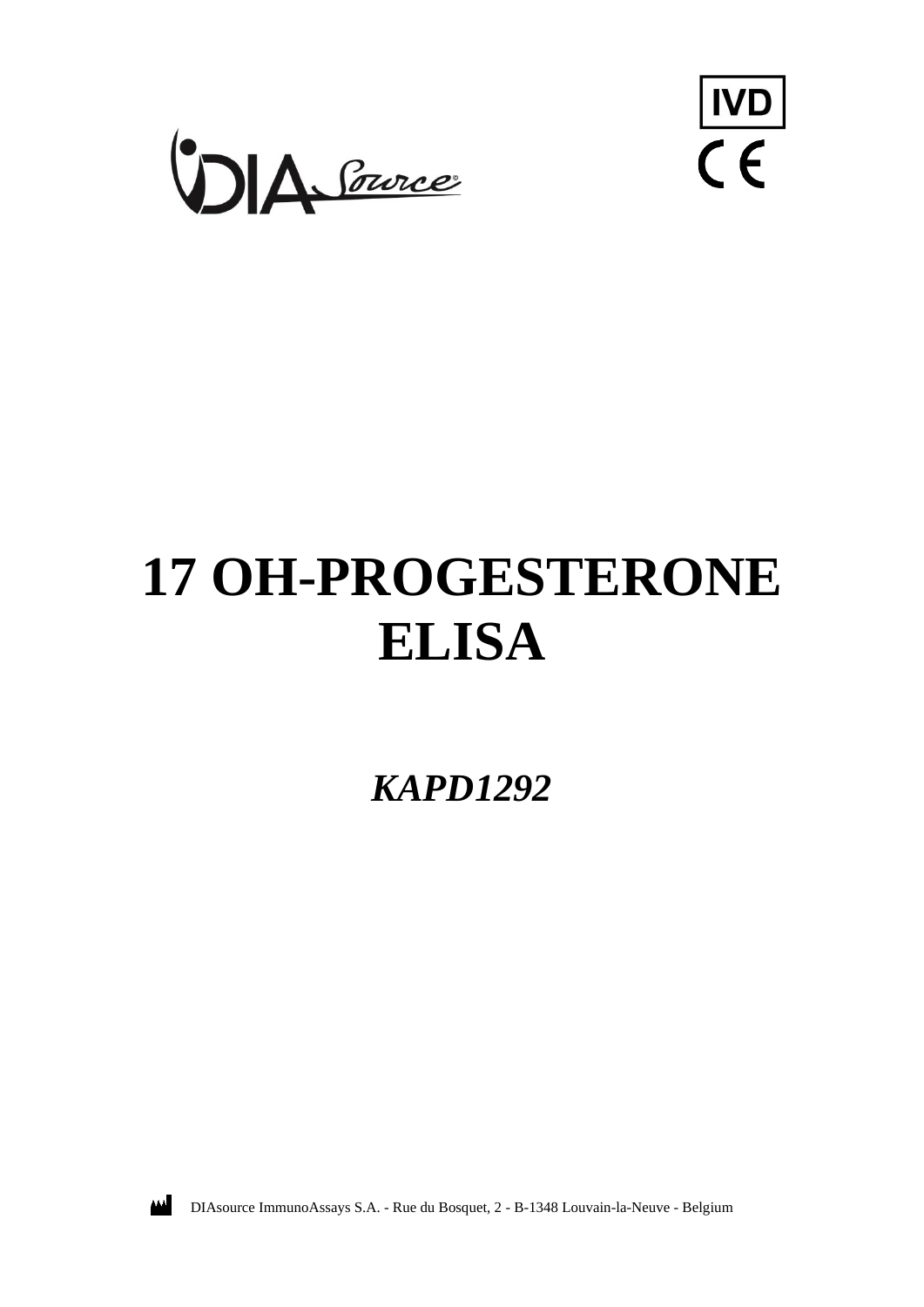**Version** : 210208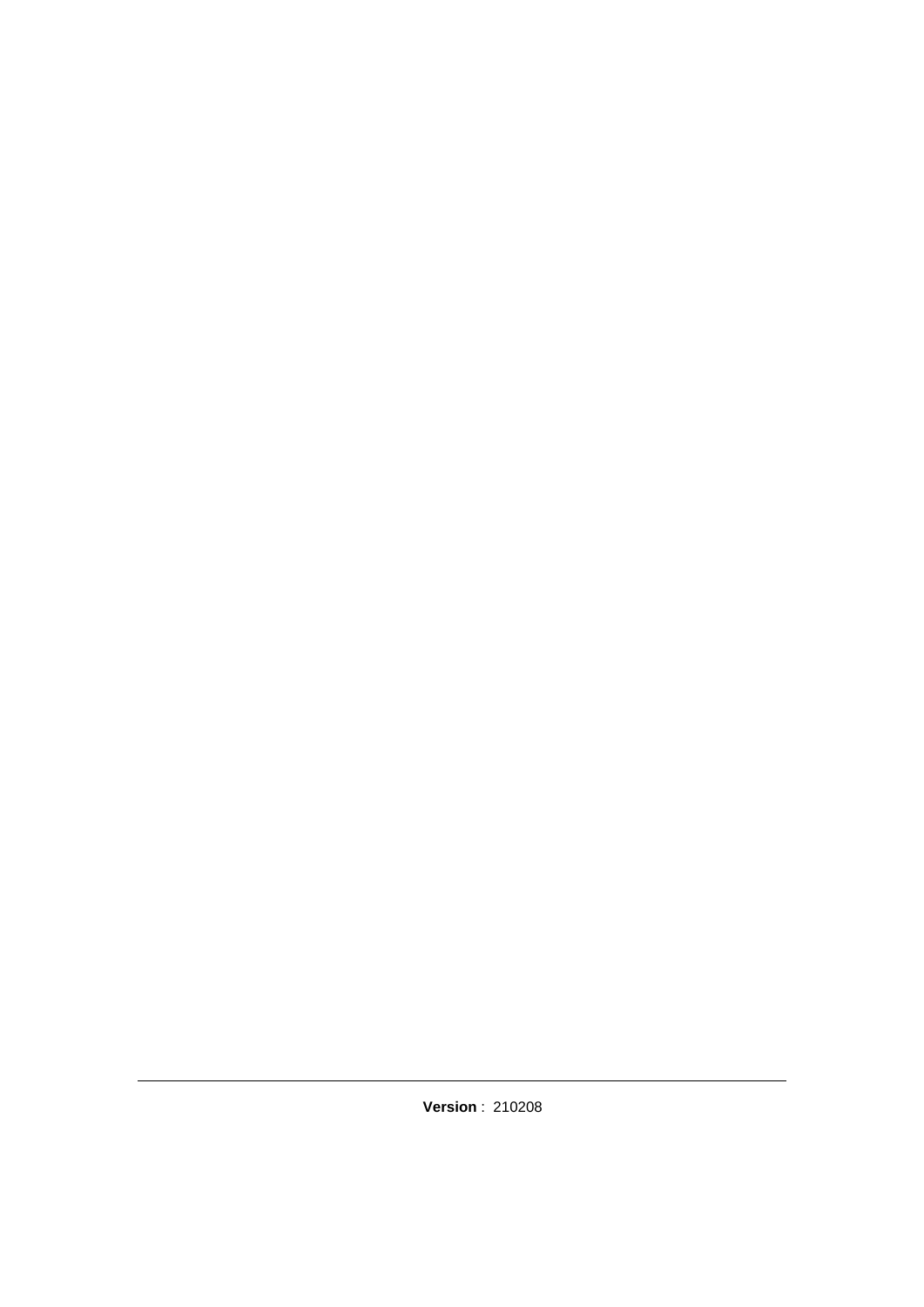# **Summary of change :**

|                                                                                                                                                                                                                                                                                                                                                                                                                                                                                                                                                                                                                                                                                                                                                                                                                                                                                                 | <b>Previous Version:</b>                                                    |                                                                         | <b>Current Version:</b>                                                                                                                                                                                                                                                                                                                                                                                                                                                                                                                                                                                                                                                                                                                                                                                                                                                                                                                                                                                                                                                                                                                                                                                            |                                   |                                  |  |  |
|-------------------------------------------------------------------------------------------------------------------------------------------------------------------------------------------------------------------------------------------------------------------------------------------------------------------------------------------------------------------------------------------------------------------------------------------------------------------------------------------------------------------------------------------------------------------------------------------------------------------------------------------------------------------------------------------------------------------------------------------------------------------------------------------------------------------------------------------------------------------------------------------------|-----------------------------------------------------------------------------|-------------------------------------------------------------------------|--------------------------------------------------------------------------------------------------------------------------------------------------------------------------------------------------------------------------------------------------------------------------------------------------------------------------------------------------------------------------------------------------------------------------------------------------------------------------------------------------------------------------------------------------------------------------------------------------------------------------------------------------------------------------------------------------------------------------------------------------------------------------------------------------------------------------------------------------------------------------------------------------------------------------------------------------------------------------------------------------------------------------------------------------------------------------------------------------------------------------------------------------------------------------------------------------------------------|-----------------------------------|----------------------------------|--|--|
|                                                                                                                                                                                                                                                                                                                                                                                                                                                                                                                                                                                                                                                                                                                                                                                                                                                                                                 | 200831                                                                      |                                                                         |                                                                                                                                                                                                                                                                                                                                                                                                                                                                                                                                                                                                                                                                                                                                                                                                                                                                                                                                                                                                                                                                                                                                                                                                                    | 210208                            |                                  |  |  |
| <b>PRINCIPLE OF THE TEST</b><br>$\mathbf{2}$<br>The DIAsource $17-\alpha$ -OH Progesterone<br>ELISA Kit is a solid phase enzyme-linked<br>immunosorbent assay (ELISA), based on the<br>principle of competitive binding.<br>The microtiter wells are coated with a<br>polyclonal antibody directed towards an<br>antigenic site on the 17 $\alpha$ OHP molecule.<br>Endog-enous $17$ - $\alpha$ -OHP of a patient sample<br>competes with a 17-α-OHP-horseradish<br>peroxidase conjugate for binding to the<br>coated antibody. After incubation the<br>unbound conjugate is washed off.<br>The amount of bound peroxidase conjugate<br>is inversely proportional to the concentration<br>of 17-α-OHP in the sample. After addi-tion of<br>the substrate solution, the intensity of colour<br>developed is inversely proportional to the<br>concentration of 17-α-OHP in the patient<br>sample. |                                                                             |                                                                         | PRINCIPLE OF THE TEST<br>$\mathbf{2}$<br>The DIAsource 17-OH Progesterone ELISA is<br>a solid phase enzyme-linked immunosorbent<br>assay (ELISA), based on the principle of<br>competitive binding.<br>The microtiter wells are coated with a<br>polyclonal [rabbit] antibody directed towards<br>antigenic sites of the 17 $\alpha$ OHP molecule.<br>Samples are pre-incubated in the coated wells.<br>During the second incubation, $17-\alpha$ -OHP in the<br>added sample competes with the added<br>enzyme conjugate, which is 17 $\alpha$ OHP<br>conjugated to horseradish peroxidase, for<br>binding to the coated antibody.<br>After a washing step to remove all unbound<br>substances, the solid phase is incubated with<br>the substrate solution. The colorimetric<br>reaction is stopped by addition of stop solution,<br>and optical density (OD) of the resulting yellow<br>product is measured. The in-tensity of colour is<br>inversely proportional to the concentration of<br>the analyte in the sample.<br>A standard curve is constructed by plotting OD<br>values against concentrations of standards,<br>and concentrations of unknown samples are<br>determined using this standard curve. |                                   |                                  |  |  |
|                                                                                                                                                                                                                                                                                                                                                                                                                                                                                                                                                                                                                                                                                                                                                                                                                                                                                                 | 4.1 Contents of the Kit<br>No indication of calibration for the calibrators |                                                                         | 4.1 Contents of the Kit                                                                                                                                                                                                                                                                                                                                                                                                                                                                                                                                                                                                                                                                                                                                                                                                                                                                                                                                                                                                                                                                                                                                                                                            |                                   |                                  |  |  |
|                                                                                                                                                                                                                                                                                                                                                                                                                                                                                                                                                                                                                                                                                                                                                                                                                                                                                                 |                                                                             |                                                                         | The calibrators are calibrated against the<br>following reference material: Certified<br>Reference Material Cerilliant H-085                                                                                                                                                                                                                                                                                                                                                                                                                                                                                                                                                                                                                                                                                                                                                                                                                                                                                                                                                                                                                                                                                       |                                   |                                  |  |  |
| 4.4                                                                                                                                                                                                                                                                                                                                                                                                                                                                                                                                                                                                                                                                                                                                                                                                                                                                                             | <b>Preparation of Reagents</b>                                              |                                                                         | <b>Preparation of Reagents</b><br>4.4                                                                                                                                                                                                                                                                                                                                                                                                                                                                                                                                                                                                                                                                                                                                                                                                                                                                                                                                                                                                                                                                                                                                                                              |                                   |                                  |  |  |
| The diluted Wash Solution is stable for 2<br>weeks at room temperature.                                                                                                                                                                                                                                                                                                                                                                                                                                                                                                                                                                                                                                                                                                                                                                                                                         |                                                                             | The diluted Wash Solution is stable for 1<br>weeks at room temperature. |                                                                                                                                                                                                                                                                                                                                                                                                                                                                                                                                                                                                                                                                                                                                                                                                                                                                                                                                                                                                                                                                                                                                                                                                                    |                                   |                                  |  |  |
|                                                                                                                                                                                                                                                                                                                                                                                                                                                                                                                                                                                                                                                                                                                                                                                                                                                                                                 | <b>6.3 Calculation of Results</b>                                           |                                                                         |                                                                                                                                                                                                                                                                                                                                                                                                                                                                                                                                                                                                                                                                                                                                                                                                                                                                                                                                                                                                                                                                                                                                                                                                                    | <b>6.3 Calculation of Results</b> |                                  |  |  |
|                                                                                                                                                                                                                                                                                                                                                                                                                                                                                                                                                                                                                                                                                                                                                                                                                                                                                                 | Calibrator                                                                  | <b>Optical Units</b><br>(450 nm)                                        |                                                                                                                                                                                                                                                                                                                                                                                                                                                                                                                                                                                                                                                                                                                                                                                                                                                                                                                                                                                                                                                                                                                                                                                                                    | Calibrator                        | <b>Optical Units</b><br>(450 nm) |  |  |
|                                                                                                                                                                                                                                                                                                                                                                                                                                                                                                                                                                                                                                                                                                                                                                                                                                                                                                 | Calibrator 0 (0<br>ng/mL)                                                   | 1,89                                                                    |                                                                                                                                                                                                                                                                                                                                                                                                                                                                                                                                                                                                                                                                                                                                                                                                                                                                                                                                                                                                                                                                                                                                                                                                                    | Calibrator 0 (0<br>ng/mL)         | 2.15                             |  |  |
|                                                                                                                                                                                                                                                                                                                                                                                                                                                                                                                                                                                                                                                                                                                                                                                                                                                                                                 | Calibrator 1<br>(0, 15)<br>nq/mL                                            | 1,51                                                                    |                                                                                                                                                                                                                                                                                                                                                                                                                                                                                                                                                                                                                                                                                                                                                                                                                                                                                                                                                                                                                                                                                                                                                                                                                    | Calibrator 1<br>(0, 15)<br>ng/mL) | 1.77                             |  |  |
|                                                                                                                                                                                                                                                                                                                                                                                                                                                                                                                                                                                                                                                                                                                                                                                                                                                                                                 | Calibrator 2 (0,5)<br>ng/mL)                                                | 1,1                                                                     |                                                                                                                                                                                                                                                                                                                                                                                                                                                                                                                                                                                                                                                                                                                                                                                                                                                                                                                                                                                                                                                                                                                                                                                                                    | Calibrator 2 (0,5)<br>ng/mL)      | 1.28                             |  |  |
|                                                                                                                                                                                                                                                                                                                                                                                                                                                                                                                                                                                                                                                                                                                                                                                                                                                                                                 | Calibrator 3 (1,5<br>ng/mL)                                                 | 0,69                                                                    |                                                                                                                                                                                                                                                                                                                                                                                                                                                                                                                                                                                                                                                                                                                                                                                                                                                                                                                                                                                                                                                                                                                                                                                                                    | Calibrator 3 (1,5<br>ng/mL)       | 0.77                             |  |  |
|                                                                                                                                                                                                                                                                                                                                                                                                                                                                                                                                                                                                                                                                                                                                                                                                                                                                                                 | Calibrator 4<br>(3,0)<br>ng/mL)                                             | 0,46                                                                    |                                                                                                                                                                                                                                                                                                                                                                                                                                                                                                                                                                                                                                                                                                                                                                                                                                                                                                                                                                                                                                                                                                                                                                                                                    | Calibrator 4<br>(3,0)<br>ng/mL)   | 0.49                             |  |  |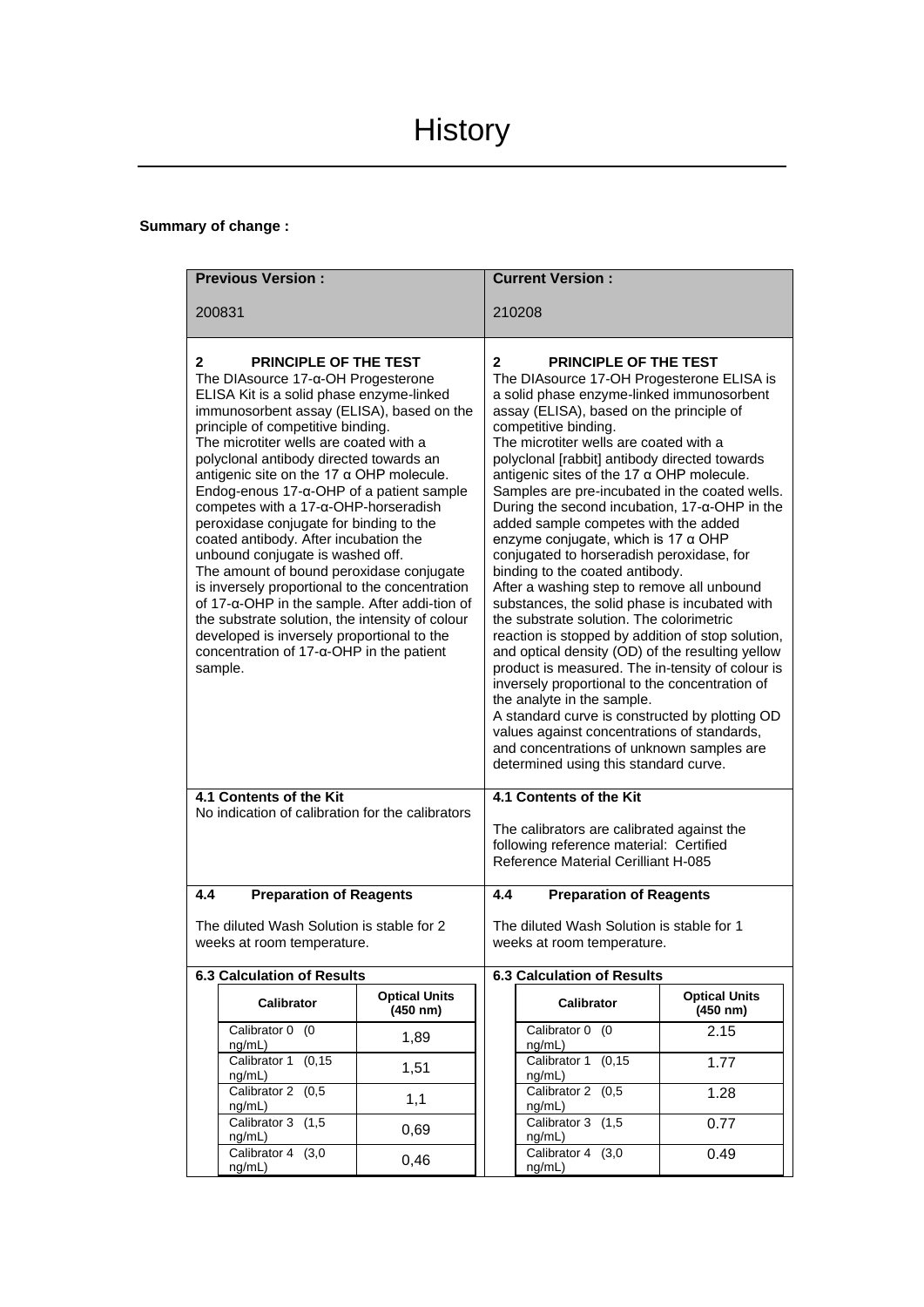|    | Calibrator 5 (7,5)<br>nq/mL    | 0,28 |    | Calibrator 5 (7,5<br>nq/mL                        | 0.25 |
|----|--------------------------------|------|----|---------------------------------------------------|------|
|    | Calibrator 6<br>(20)<br>ng/mL) | 0.18 |    | Calibrator 6 (20<br>ng/mL)                        | 0.12 |
| 9  | <b>ASSAY CHARACTERISTICS</b>   |      | 9  | <b>ASSAY CHARACTERISTICS</b><br>Complete new data |      |
| 12 | <b>REFERENCES</b>              |      | 12 | <b>REFERENCES</b><br>References updated           |      |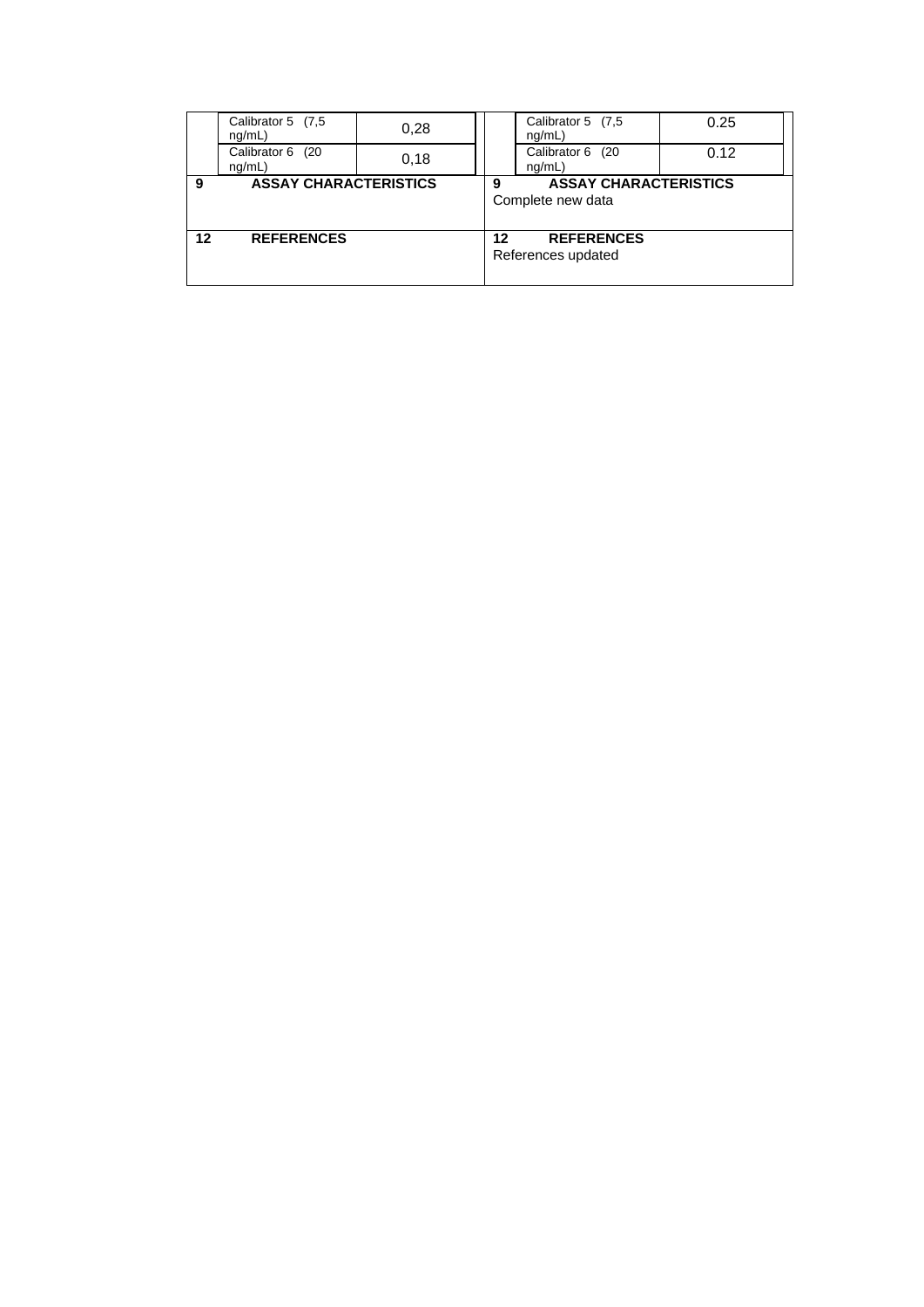**17--OH Progesterone-ELISA**

# **KAPD1292** *IN VITRO DIAGNOSTIC USE*

DIAsource ImmunoAssays S.A. - Rue du Bosquet 2, B-1348 Louvain-la-Neuve, Belgium - Tel: +32 10 84 99 11 - Fax : +32 10 84 99 91

#### **1 INTRODUCTION**

The DIAsource 17-OH Progesterone Enzyme Immunoassay Kit provides materials for the quantitative determination of 17-α-OH Progesterone in serum or plasma (EDTA-, heparin- or citrate plasma).

This assay is intended for in vitro diagnostic use only.

The steroid 17-α-Hydroxyprogesterone (17-α-OHP) is produced by both the adrenal cortex and gonads. Even though 17-α-OHP has relatively low progestational activity, it is of intense clinical interest because it is the immediate precursor to 11-desoxycortisol (Cpd-S). Because Cpd-S is produced by 21-hydroxylation of 17-α-OHP, measurement of 17-α-OHP is a useful indirect indicator of 21-hydroxylase activity. In congenital 21-hydroxylase deficiency, the most common variety of congenital adrenal hyperplasia (CAH), 17-α-OHP is secreted in abundant excess. It is moderately elevated in the 11-β-hydroxylase deficiency as well. Measurement of 17-α-OHP is therefore valuable in the initial diagnosis of CAH.

#### **1.1 CLINICAL PHYSIOLOGY**

# **Adult non-pregnant women:**

In adult non-pregnant women in the childbearing age group, 17-α-OHP concentrations vary over the menstrual cycle with luteal phase concentrations being higher than follicular phase concentrations. This is because 17-α-OHP is secreted in parallel with progesterone from maturing follicles or from the corpus luteum. There is also a diurnal variation of 17-a-OHP concentrations.

This rhythm is parallel with adrenal cortisol secretion such that maximum 17-α-OHP concentrations are measured in samples obtained between midnight and 8:00 am.

#### **Adult males:**

There is little information available on the systematic variability of 17-α-OHP concentration in adult males.

# **Pregnant women and newborn children:**

The steroid 17-α-OHP is produced in large amounts by the fetus and the adrenals. It is secreted in abundance into both the fetal and maternal circulation. The maternal concentrations of 17-α-OHP increase very sharply after 32 weeks gestational age to about 4-fold above basal concentrations at term.

#### **1.2 CLINICAL APPLICATIONS**

#### **Congenital adrenal hyperplasia:**

The principal application of the 17-α-OHP Elisa is in the diagnosis of CAH in newborns with ambiguous genitalia and in virilized adolescent girls. Since 17-α-OHP is the immediate precursor to 11-desoxycortisol, basal 17-α-OHP concentrations are sharply elevated in patients with 21-hydroxylase deficiency and to a lesser degree in patients with 11-hydroxylase deficiency.

Because 17-a-OHP concentrations are so markedly elevated in newborns and adolescent girls afflicted with CAH, a single basal measurement is all that is normally required to make the diagnosis.

#### **Late onset adrenal hyperplasia:**

More recently, 17-α-OHP concentrations have been utilized in the evaluation of androgenized women where late onset 21-hydroxylase deficiency is suspected. This condition is clinically very subtile and since the presentation is the same as classical polycystic ovarian disease, basal plasma 17-α-OHP concentrations, unlike classical congenital adrenal hyperplasia, are normal. The diagnosis is made by administration of an ACTH stimulation test.

#### **Other applications:**

Measurement of 17-α-OHP concentrations is also utilized in evaluation of both men and women with acne vulgaris, male pattern baldness and in some subtile forms of infertility. Experiences with these applications are very limited.

#### **2 PRINCIPLE OF THE TEST**

The DIAsource 17-OH Progesterone ELISA is a solid phase enzyme-linked immunosorbent assay (ELISA), based on the principle of competitive binding.

The microtiter wells are coated with a polyclonal [rabbit] antibody directed towards antigenic sites of the 17 α OHP molecule.

Samples are pre-incubated in the coated wells.

During the second incubation, 17-α-OHP in the added sample competes with the added enzyme conjugate, which is 17 α OHP conjugated to horseradish peroxidase, for binding to the coated antibody.

After a washing step to remove all unbound substances, the solid phase is incubated with the substrate solution. The colorimetric reaction is stopped by addition of stop solution, and optical density (OD) of the resulting yellow product is measured. The intensity of colour is inversely proportional to the concentration of the analyte in the sample.

A standard curve is constructed by plotting OD values against concentrations of standards, and concentrations of unknown samples are determined using this standard curve.

#### **3 PRECAUTIONS**

- This kit is for in vitro diagnostic use only. For professional use only.
- All reagents of this test kit which contain human serum or plasma have been tested and confirmed negative for HIV I/II, HBsAg and HCV by FDA approved procedures. All reagents, however, should be treated as potential biohazards in use and for disposal.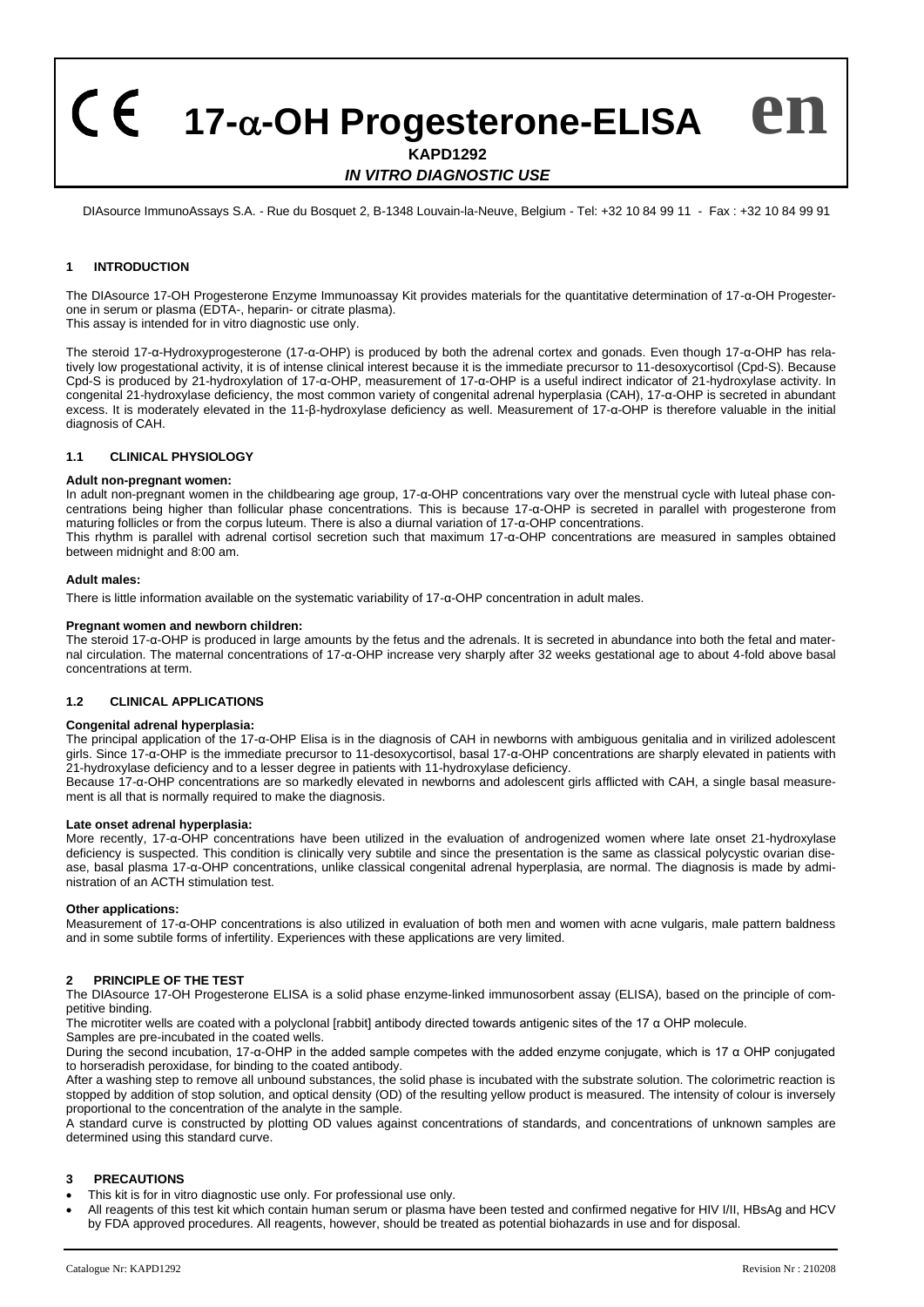- Before starting the assay, read the instructions completely and carefully. Use the valid version of the package insert provided with the kit. Be sure that everything is understood.
- The microplate contains snap-off strips. Unused wells must be stored at 2 °C to 8 °C in the sealed foil pouch and used in the frame provided.
- Pipetting of samples and reagents must be done as quickly as possible and in the same sequence for each step.
- Use reservoirs only for single reagents. This especially applies to the substrate reservoirs. Using a reservoir for dispensing a substrate solution that had previously been used for the conjugate solution may turn solution colored. Do not pour reagents back into vials as reagent contamination may occur.
- Mix the contents of the microplate wells thoroughly to ensure good test results. Do not reuse microwells.
- Do not let wells dry during assay; add reagents immediately after completing the rinsing steps.
- Allow the reagents to reach room temperature (21°C to 26°C) before starting the test. Temperature will affect the absorbance readings of the assay. However, values for the patient samples will not be affected.
- Never pipet by mouth and avoid contact of reagents and specimens with skin and mucous membranes.
- Do not smoke, eat, drink or apply cosmetics in areas where specimens or kit reagents are handled.
- Wear disposable latex gloves when handling specimens and reagents. Microbial contamination of reagents or specimens may give false results.
- Handling should be done in accordance with the procedures defined by an appropriate national biohazard safety guideline or regulation.
- Do not use reagents beyond expiry date as shown on the kit labels.
- All indicated volumes have to be performed according to the protocol. Optimal test results are only obtained when using calibrated pipettes and microtiter plate readers.
- Do not mix or use components from kits with different lot numbers. It is advised not to exchange wells of different plates even of the same lot. The kits may have been shipped or stored under different conditions and the binding characteristics of the plates may result slightly different.
- Avoid contact with *Stop Solution* containing 0.5 M H2SO4. It may cause skin irritation and burns.
- Some reagents contain Proclin, BND and MIT as preservatives. In case of contact with eyes or skin, flush immediately with water.
- TMB substrate has an irritant effect on skin and mucosa. In case of possible contact, wash eyes with an abundant volume of water and skin with soap and abundant water. Wash contaminated objects before reusing them. If inhaled, take the person to open air.
- Chemicals and prepared or used reagents have to be treated as hazardous waste according to the national biohazard safety guideline or regulation.
- For information on hazardous substances included in the kit please refer to Material Safety Data Sheets. Material Safety Data Sheets for this product are available upon request directly from DIAsource ImmunoAssays S.A.

# **4 KIT COMPONENTS**

#### **4.1 Contents of the Kit**

|    |                                 | 12x8 (break apart) strips, 96 wells<br>Wells coated with Anti-17- $\alpha$ -OH Progesterone antibody (polyclonal)   |
|----|---------------------------------|---------------------------------------------------------------------------------------------------------------------|
| 2. | CAL<br>N                        | N=1 to 6, Reference Calibrator Set, 6 vials, 1 ml each                                                              |
|    |                                 | The calibrators are calibrated against the following reference material: Certified Reference Material Cerilliant H- |
|    |                                 | 085<br>Contains non-mercury preservative                                                                            |
|    |                                 | See exact values on vial labels                                                                                     |
|    |                                 | Conversion : $ng/mL \times 3.03 = nmol/L$                                                                           |
| 3. | CAL<br>0                        | Zero Calibrator, 1 vial, 1 ml<br>Contains non-mercury preservative                                                  |
|    |                                 |                                                                                                                     |
| 4. | <b>CONTROL</b><br>N             | 2 vials, 1 mL each, ready to use;                                                                                   |
|    |                                 | For control values and ranges please refer to vial label or QC-Datasheet<br>Contains non-mercury preservative       |
| 5. |                                 | 1 vial, 25 ml, ready to use                                                                                         |
|    | <b>HRP</b><br>Ag                | 17-α-OH Progesterone conjugated to horseradish peroxidase                                                           |
|    |                                 | Contains non-mercury preservative                                                                                   |
| 6. | <b>CHROM</b><br><b>TMB</b>      | (Substrate Solution) 1 vial, 25ml, ready to use                                                                     |
|    |                                 | TMB                                                                                                                 |
| 7. | <b>SOLN</b><br><b>STOP</b>      | 1 vial, 14 ml                                                                                                       |
|    |                                 | contains 0.5M H2SO4<br>Avoid contact with the stop solution. It may cause skin irritations and burns.               |
|    |                                 |                                                                                                                     |
| 8. | $ $ SOLN<br><b>CONC</b><br>WASH | (40x concentrated), 1 vial, 30 ml<br>See "Preparation of Reagents"                                                  |
|    |                                 |                                                                                                                     |

**Note:** Additional *Calibrator 0* for sample dilution is available upon request.

#### **4.2 Equipment and material required but not provided**

- − A microtiter plate calibrated reader (450±10 nm)
- − Calibrated variable precision micropipettes.
- − Absorbent paper
- − Aqua dest.
- − Semi-logarithmic graph paper

#### **4.3 Storage and stability of the Kit**

When stored at 2-8°C unopened reagents will retain reactivity until expiration date. Do not use reagents beyond this date. Opened reagents must be stored at 2-8°C. Microtiter wells must be stored at 2-8°C. Once the foil bag has been opened, care should be taken to close it tightly again. Opened kits retain activity for two months if stored as described above.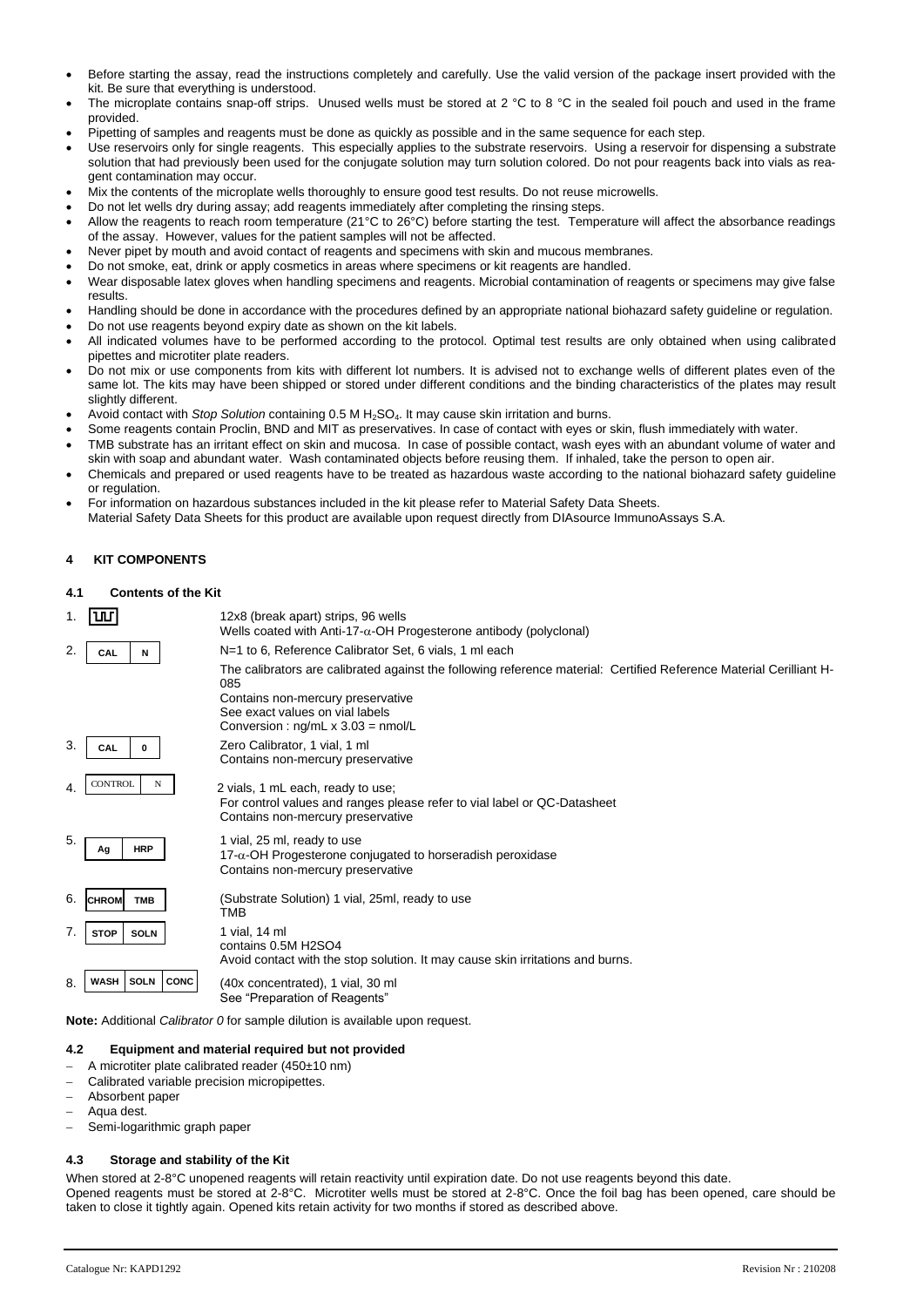#### **4.4 Preparation of Reagents**

Allow all reagents and required number of strips to reach room temperature prior to use.

#### *Wash Solution*

Add deionized water to the 40 x concentrated Wash Solution. Dilute 30 mL of concentrated Wash Solution with 1170 mL deionized water to a final volume of 1200 mL. *The diluted Wash Solution is stable for 1 weeks at room temperature.*

#### **4.5 Disposal of the Kit**

The disposal of the kit must be made according to the national regulations. Special information for this product is given in the Material Safety Data Sheets.

#### **4.6 Damaged Test Kits**

In case of any severe damage to the test kit or components, DIAsource ImmunoAssays S.A. has to be informed in writing, at the latest, one week after receiving the kit. Severely damaged single components should not be used for a test run. They have to be stored until a final solution has been found. After this, they should be disposed according to the official regulations.

#### **5 SPECIMEN**

Serum or plasma (EDTA-, heparin- or citrate plasma) can be used in this assay.

Do not use haemolytic, icteric or lipaemic specimens. **Please note**: Samples containing sodium azide should not be used in the assay.

#### **5.1 Specimen Collection**

#### **Serum:**

Collect blood by venipuncture (e.g. Sarstedt Monovette for serum), allow to clot, and separate serum by centrifugation at room temperature. Do not centrifuge before complete clotting has occurred. Patients receiving anticoagulant therapy may require increased clotting time.

#### **Plasma:**

Whole blood should be collected into centrifuge tubes containing anti-coagulant (e.g. Sarstedt Monovette with the appropriate plasma preparation) and centrifuged immediately after collection.

#### **5.2 Specimen Storage**

Specimens should be capped and may be stored for up to 7 days at 2-8°C prior to assaying.

Specimens held for a longer time should be frozen only once at -20°C prior to assay. Thawed samples should be inverted several times prior to testing.

#### **5.3 Specimen Dilution**

If in an initial assay, a specimen is found to contain more than the highest calibrator, the specimens can be diluted with *Calibrator 0* and reassayed as described in Assay Procedure.

For the calculation of the concentrations this dilution factor has to be taken into account.

Example:<br>a) Dilution 1:10: 10 µL Serum + 90 µL *Calibrator 0* (mix thoroughly)

b) Dilution 1:100: 10 µL dilution a) 1:10 + 90 µL *Calibrator 0* (mix thoroughly).

# **6 TEST PROCEDURE**

#### **6.1 General Remarks**

- − All reagents and specimens must be allowed to come to room temperature before use. All reagents must be mixed without foaming.
- Once the test has been started, all steps should be completed without interruption.
- Use new disposal plastic pipette tips for each calibrator, control or sample in order to avoid cross contamination.
- − Absorbance is a function of the incubation time and temperature. Before starting the assay, it is recommended that all reagents are ready, caps removed, all needed wells secured in holder, etc. This will ensure equal elapsed time for each pipetting step without interruption.
- As a general rule the enzymatic reaction is linearly proportional to time and temperature.

#### **6.2 Assay Procedure**

Each run must include a calibrator curve.

- 1. Secure the desired number of Microtiter wells in the holder.
- 2. Dispense **25 µL** of each *Calibrator, Control* and samples with new disposable tips into appropriate wells.
- 3. Incubate for **5 minutes** at room temperature
- 4. Dispense **200 µL** *Enzyme Conjugate* into each well.
- 5. Thoroughly mix for 10 seconds. It is important to have a complete mixing in this step.
- 6. Incubate for **60 minutes** at room temperature.
- 7. Briskly shake out the contents of the wells.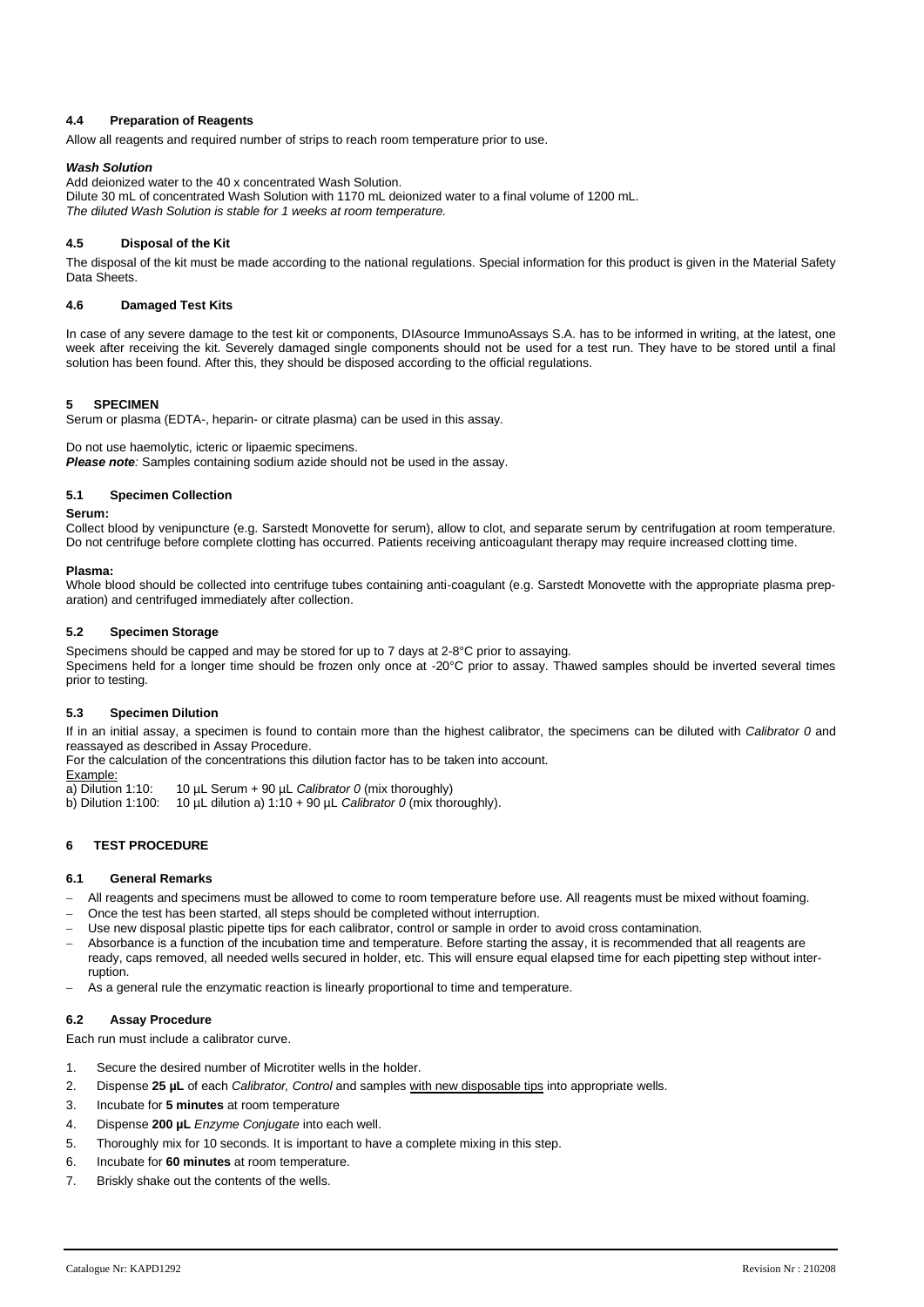8. Rinse the wells 3 times with diluted Wash Solution (400 µL per well). Strike the wells sharply on absorbent paper to remove residual droplets. **Important note:**

The sensitivity and precision of this assay is markedly influenced by the correct performance of the washing procedure!

- 9. Add **200 µL** of *Substrate Solution* to each well.
- 10. Incubate for **30 minutes** at room temperature.
- 11. Stop the enzymatic reaction by adding **100 µL** of *Stop Solution* to each well.
- 12. Read the OD at **450±10 nm** with a microtiter plate reader **within 10 minutes** after adding the *Stop Solution*.

#### **6.3 Calculation of Results**

- 1. Calculate the average absorbance values for each set of calibrators, controls and patient samples.<br>2. Using semi-logarithmic graph paper, construct a calibrator curve by plotting the mean absorbance
- 2. Using semi-logarithmic graph paper, construct a calibrator curve by plotting the mean absorbance obtained from each calibrator against its concentration with absorbance value on the vertical(Y) axis and concentration on the horizontal (X) axis.
- 3. Using the mean absorbance value for each sample determine the corresponding concentration from the calibrator curve.
- 4. Automated method: The results in the Instructions For Use have been calculated automatically using a 4 Parameter curve fit. (4 Parameter Rodbard or 4 Parameter Marquardt are the preferred methods.) Other data reduction functions may give slightly different results.
- 5. The concentration of the samples can be read directly from this calibrator curve. Samples with concentrations higher than that of the highest calibrator have to be further diluted. For the calculation of the concentrations this dilution factor has to be taken into account.

Below is listed a typical example of a calibrator curve with the 17-α-OH Progesterone ELISA.

| <b>Calibrator</b>         | Optical Units (450 nm) |
|---------------------------|------------------------|
| Calibrator 0 (0 ng/mL)    | 2.15                   |
| Calibrator 1 (0,15 ng/mL) | 1.77                   |
| Calibrator 2 (0,5 ng/mL)  | 1.28                   |
| Calibrator 3 (1,5 ng/mL)  | 0.77                   |
| Calibrator 4 (3,0 ng/mL)  | 0.49                   |
| Calibrator 5 (7,5 ng/mL)  | 0.25                   |
| Calibrator 6 (20 ng/mL)   | በ 12                   |

#### **7 EXPECTED VALUES**

It is strongly recommended that each laboratory should determine its own normal and abnormal values.

In a study conducted with newborns and children, using the DIAsource 17-OH Progesterone ELISA, the following values are observed:

| <b>Newborns (boys</b> | n  |                                   | Range (min - max) | Mean    | Median  | $2.5th$ - 97.5 <sup>th</sup> Percentile |
|-----------------------|----|-----------------------------------|-------------------|---------|---------|-----------------------------------------|
| and girls)            |    |                                   | (nq/mL)           | (ng/mL) | (ng/mL) | (nq/mL)                                 |
|                       | 26 | 1 <sup>st</sup> month after birth | $0 - 17.3$        | 7.2     | 6.7     | $1.0 - 17.0$                            |
|                       | 43 | 2 <sup>nd</sup> month after birth | $0.32 - 13.7$     | 4.9     | 4.6     | $1.6 - 9.8$                             |
|                       | 21 | 3 <sup>rd</sup> month after birth | $0.06 - 4.2$      | 2.3     | 2.3     | $0.5 - 4.1$                             |
|                       | 12 | 4 <sup>th</sup> month after birth | $0.2 - 4.6$       | 2.1     | 2.3     | $0.2 - 4.3$                             |

|                 |    | Age (years) | Range (min - max) | Mean    | Median  | $2.5th - 97.5th$ Percentile |
|-----------------|----|-------------|-------------------|---------|---------|-----------------------------|
|                 |    |             | (nq/mL)           | (ng/mL) | (nq/mL) | (nq/mL)                     |
| <b>Children</b> | 75 | $-10$       | $0.03 - 2.85$     | 1.04    | 0.88    | $0.08 - 2.58$               |
| Adolescent      |    | $11 - 14$   | $0.06 - 1.38$     | 0.65    | 0.50    | $0.07 - 1.34$               |
|                 | 10 | $15 - 18$   | $0.41 - 2.35$     | 1.24    | 1.26    | $0.42 - 2.26$               |

In a study conducted with apparently normal healthy donors, using the DIAsource 17-OH Progesterone ELISA, the following values are observed:

| <b>Adult females</b> | Follicular phase | $0.1 - 0.8$ ng/mL   |  |
|----------------------|------------------|---------------------|--|
|                      | Luteal phase     | $0.6 - 2.3$ ng/mL   |  |
|                      | Ovulation        | $0.3 - 1.4$ ng/mL   |  |
|                      | Post ACTH        | $<$ 3.2 ng/mL       |  |
|                      | Third trimester  | $2.0 - 12$ ng/mL    |  |
|                      |                  |                     |  |
|                      | Postmenopausal   | $0.13 - 0.51$ ng/mL |  |
|                      |                  |                     |  |
| <b>Adult males</b>   |                  | $0.5 - 2.1$ ng/mL   |  |

The results alone should not be the only reason for any therapeutic consequences. The results should be correlated to other clinical observations and diagnostic tests.

#### **8 QUALITY CONTROL**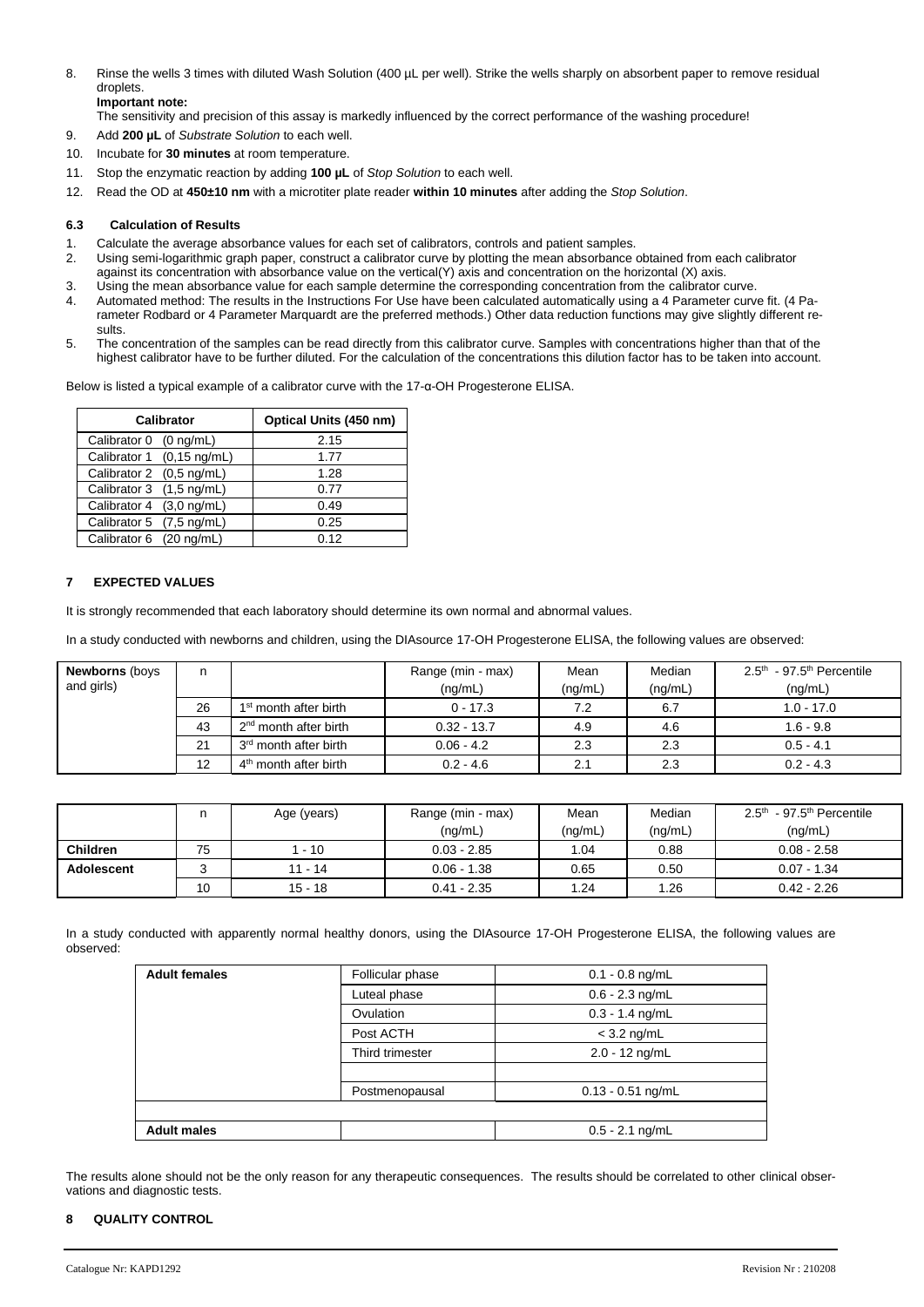Good laboratory practice requires that controls be run with each calibration curve. A statistically significant number of controls should be assayed to establish mean values and acceptable ranges to assure proper performance.

It is recommended to use control samples according to state and federal regulations. The use of control samples is advised to assure the day to day validity of results. Use controls at both normal and pathological levels.

The controls and the corresponding results of the QC-Laboratory are stated in the QC certificate added to the kit. The values and ranges stated on the QC sheet always refer to the current kit lot and should be used for direct comparison of the results.

It is also recommended to make use of national or international Quality Assessment programs in order to ensure the accuracy of the results. Employ appropriate statistical methods for analysing control values and trends. If the results of the assay do not fit to the established acceptable ranges of control materials patient results should be considered invalid.

In this case, please check the following technical areas: Pipetting and timing devices; photometer, expiration dates of reagents, storage and incubation conditions, aspiration and washing methods.

# **9 ASSAY CHARACTERISTICS**

#### **9.1 Assay Dynamic Range**

The range of the assay is between 0.042 – 20 ng/mL.

# **9.2 Specificity of Antibodies (Cross Reactivity)**

| <b>Substance</b>       | Conc. Range<br>(ng/mL) | <b>Mean Bias</b><br>(ng/mL) | <b>Mean Bias</b><br>% |  |
|------------------------|------------------------|-----------------------------|-----------------------|--|
| 17-Benzoate Estradiol  | $2 - 2000$             | 0.05                        | < 0.01                |  |
| 17-Cypionate Estradiol | $2 - 2000$             | < 0.01                      | < 0.01                |  |
| 17-Valerate Estradiol  | $2 - 2000$             | < 0.01                      | < 0.01                |  |
| Aldosterone            | $2 - 2000$             | 0.06                        | < 0.01                |  |
| Androstenedione        | $2 - 2000$             | < 0.01                      | < 0.01                |  |
| Corticosterone         | $2 - 200$              | < 0.01                      | < 0.01                |  |
| Cortisol               | $2 - 200$              | < 0.01                      | < 0.01                |  |
| Cortisone              | $2 - 200$              | < 0.01                      | < 0.01                |  |
| <b>DHEA</b>            | $2 - 2000$             | < 0.01                      | < 0.01                |  |
| DHEA-S(a)              | $2 - 2000$             | < 0.01                      | < 0.01                |  |
| Estradiol              | $2 - 2000$             | < 0.01                      | < 0.01                |  |
| Estriol                | $2 - 2000$             | < 0.01                      | < 0.01                |  |
| Estrone                | $2 - 2000$             | < 0.01                      | < 0.01                |  |
| Progesterone           | $2 - 20$               | 0.05                        | 1.31                  |  |
| Testosterone           | $2 - 2000$             | < 0.01                      | < 0.01                |  |

# **9.3 Analytical Sensitivity**

The analytical sensitivity of the Diasource ELISA was calculated by subtracting 2 standard deviations from the mean OD of 20 replicate analyses of Standard 0 and was found to be 0.013 ng/mL.

The Limit of Blank (LoB) is 0.006 ng/mL. The Limit of Detection (LoD) is 0.042 ng/mL. The Limit of Quantification (LoQ) is 0.156 ng/mL..

#### **9.4 Precision**

# *9.4.1 Intra Assay Variation*

The within assay variability is shown below:

| <b>Sample</b>        | n  | Mean (ng/mL) | CV(%) |
|----------------------|----|--------------|-------|
| 1 (Li-Heparin plasma | 10 | 0.23         | 4.6   |
| 2 (Serum)            | 10 | 2.10         | 4.0   |
| 3 (Serum)            | 10 | 7.74         | 3.0   |
| 4 (Citrate plasma)   | 10 | 12.11        | 4.2   |

# *9.4.2 Inter Assay Variation*

The between assay variability is shown below:

| <b>Sample</b>        |    | Mean (ng/mL) | CV(%) |
|----------------------|----|--------------|-------|
| 1 (Li-Heparin plasma | 30 | 0.21         |       |
| 2 (Serum)            | 30 | 1.99         | 6.3   |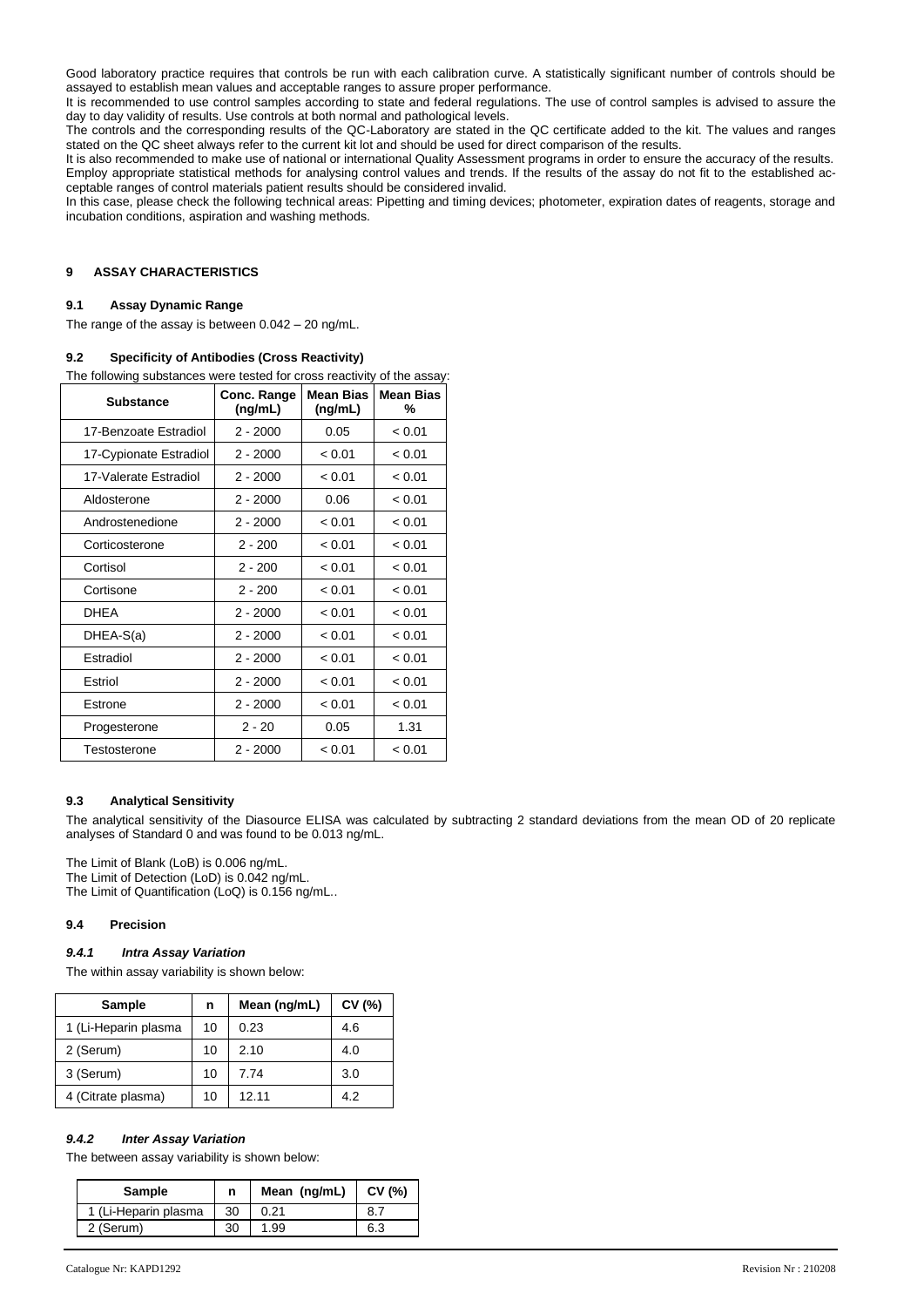|             | $\sim$<br>υc | $\Lambda^*$ |  |
|-------------|--------------|-------------|--|
| ate plasma) | 30           | БS          |  |

# **9.5 Recovery**

Samples have been spiked by adding 17-α-OHP solutions with known concentrations. The recovery (%) was calculated by multiplying the ratio of measured and expected values with 100.

|                             |      | Li-Heparin plasma | Citrate plasma | EDTA plasma | Serum |
|-----------------------------|------|-------------------|----------------|-------------|-------|
| Concentration (ng/mL)       |      | 0.17              | 0.46           | 0.72        | 1.92  |
| <b>Average Recovery (%)</b> |      | 97.9              | 96.0           | 95.7        | 93.8  |
|                             | from | 92.6              | 89.2           | 93.3        | 90.2  |
| Range of Recovery (%)       | to   | 103.8             | 103.2          | 98.6        | 96.5  |

#### **9.6 Linearity**

Samples were measured undiluted and in serial dilutions with standard 0. The recovery (%) was calculated by multiplying the ratio of expected and measured values with 100.

|                       |      | Citrate plasma | Serum | EDTA plasma | Li-Heparin plasma |
|-----------------------|------|----------------|-------|-------------|-------------------|
| Concentration (ng/mL) |      | 1.31           | 6.99  | 10.90       | 15.20             |
| Average Recovery (%)  |      | 104.1          | 104.0 | 108.0       | 105.7             |
|                       | from | 93.9           | 92.2  | 100.0       | 102.4             |
| Range of Recovery (%) | to   | 111.4          | 108.8 | 113.8       | 111.1             |

#### **10 LIMITATIONS OF USE**

Reliable and reproducible results will be obtained when the assay procedure is performed with a complete understanding of the package insert instruction and with adherence to good laboratory practice.

Any improper handling of samples or modification of this test might influence the results.

#### **10.1 Interfering Substances**

Haemoglobin (up to 4 mg/mL), Bilirubin (up to 0.5 mg/mL) and Triglyceride (up to 7.5 mg/mL) have no influence on the assay results.

#### **10.2 Drug Interferences**

| Substance            | Concentration | <b>Mean Bias</b> |
|----------------------|---------------|------------------|
|                      | ng/mL         | ng/mL            |
| Coumestrol           | $5 - 500$     | $-0.34$          |
| Daidzein             | $5 - 500$     | 0.59             |
| Ethisterone          | $23.4 - 2340$ | $-0.48$          |
| Fulvestrant          | $5 - 500$     | $-0.11$          |
| Genistein            | $5 - 500$     | 0.28             |
| Levonorgestrel       | $0.2 - 20$    | 0.27             |
| Mifepristone         | $23.4 - 2340$ | $-0.53$          |
| Prednisolone         | $0.2 - 20$    | $-0.12$          |
| Prednisone           | $0.2 - 20$    | $-0.59$          |
| Secoisolariciresinol | $5 - 500$     | 0.23             |

Daidzein will increase the measured 17-OH Progesterone concentration in a sample on average by more than 0.5 ng/mL. Mifepristone and Prednisolone will decrease the measured 17-OH Progesterone concentration in a sample on average by more than 0.5 ng/mL. All other tested substances will not change the 17-OH Progesterone concentration by more than ±0.5 ng/mL.

# **10.3 High-Dose-Hook Effect**

"High Dose Hook Effect" is not detected in the range between 0 - 640 ng/mL.

#### **11 LEGAL ASPECTS**

#### **11.1 Reliability of Results**

The test must be performed exactly as per the manufacturer's instructions for use. Moreover the user must strictly adhere to the rules of GLP (Good Laboratory Practice) or other applicable national standards and/or laws. This is especially relevant for the use of control reagents. It is important to always include, within the test procedure, a sufficient number of controls for validating the accuracy and precision of the test.

The test results are valid only if all controls are within the specified ranges and if all other test parameters are also within the given assay specifications. In case of any doubt or concern please contact DIAsource.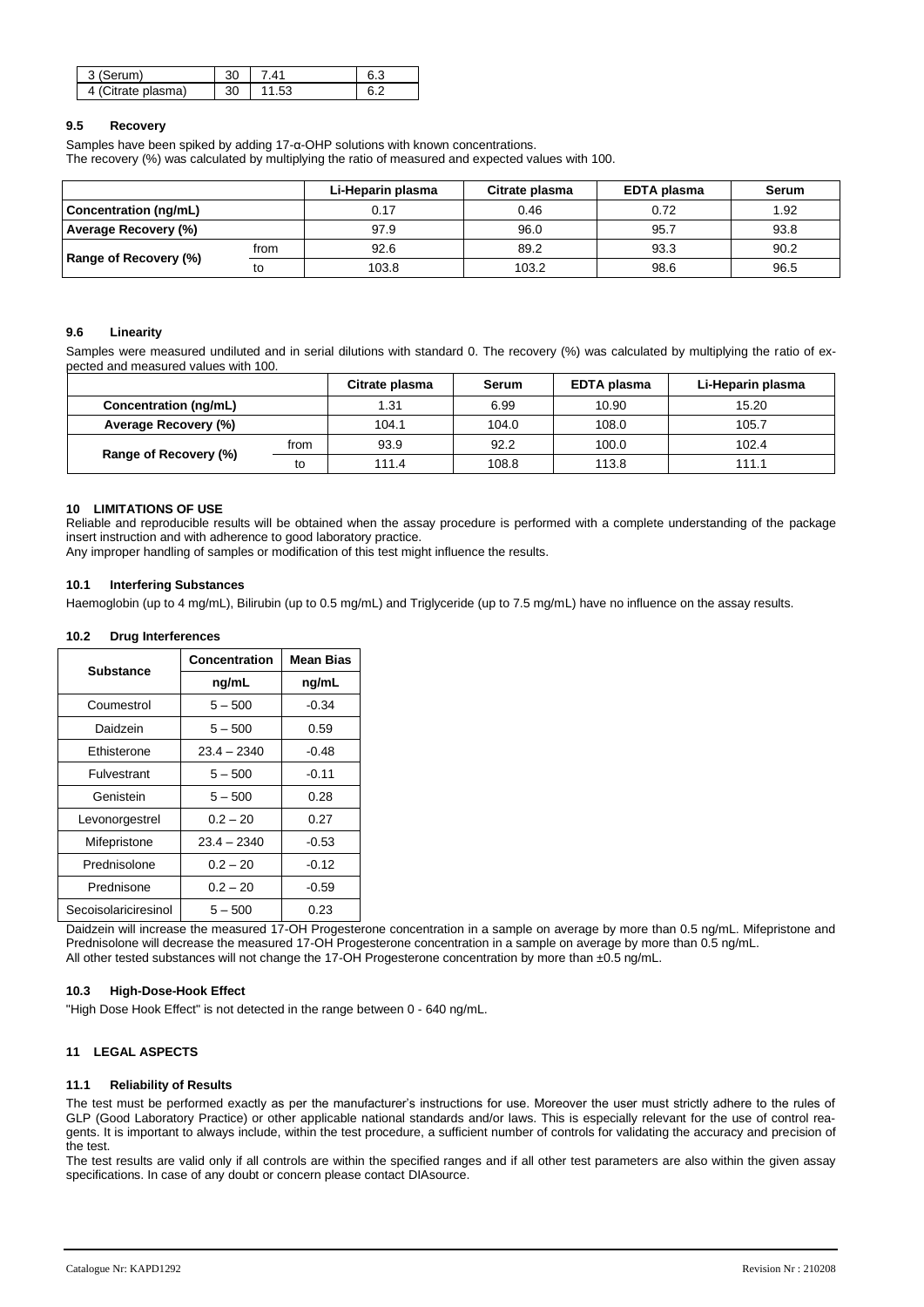# **11.2 Therapeutical Consequences**

Therapeutical consequences should never be based on laboratory results alone even if all test results are in agreement with the items as stated under point 11.1. Any laboratory result is only a part of the total clinical picture of a patient.

Only in cases where the laboratory results are in acceptable agreement with the overall clinical picture of the patient should therapeutical consequences be derived.

The test result itself should never be the sole determinant for deriving any therapeutical consequences.

#### **11.3 Liability**

Any modification of the test kit and/or exchange or mixture of any components of different lots from one test kit to another could negatively affect the intended results and validity of the overall test. Such modification and/or exchanges invalidate any claim for replacement. Claims submitted due to customer misinterpretation of laboratory results subject to point 11.2. are also invalid. Regardless, in the event of any claim, the manufacturer's liability is not to exceed the value of the test kit. Any damage caused to the test kit during transportation is not subject to the liability of the manufacturer.

# **12 REFERENCES**

- 1. Chrousos GP et al. Late onset 21-hydroxylase deficiency mimicking idiopathic hirsutism or polycystic ovarian disease. Annals Intern Med. 1982; 96,143-148.
- 2. Choi J-H, and Yoo H-W. Management issues of congenital adrenal hyperplasia during transition from pediatric to adult care. Korean J. Pediatr. 2017; 60(2), 31-37.
- 3. Eisenhoefer G et al. Reference intervals for plasma concentrations of adrenal steroids measured by LC-MS/MS: Impact of gender, age, oral contraceptives, body mass index and blood pressure status. Clin. Chim Acta. 2017; 470, 115-124.
- 4. Honour JW. 17-Hydroxyprogesterone in children, adolescents and adults.
- Annals of Clinical Biochemistry, 2014; 51(4), 424-440.
- 5. Hughes IA, Riad-Fahmy D, and Griffith K. Plasma 17OH-progesterone concentrations in newborn infants. Archives of Disease in Childhood. 1979; 54, 347-349.
- 6. Ishii T et al. Guidelines for diagnosis and treatment of 21-hydroxylase deficiency (2014 revision).
- Clin. Pediatr. Endocrinol. 2015; 24(3), 77-105.
- 7. Kang MJ et al. Relationships of basal level of serum 17-hydroxyprogesterone with that of serum androstenedione and their stimulated responses to a low dose of ACTH in young adult patients with congenital adrenal hyperplasia due to 21-hydroxylase deficiency. J. Korean Med. Sci. 2011; 26(11), 1454-60.
- 8. Maas KH et al. Relationship between 17-Hydroxyprogesterone responses to human chorionic gonadotropin and markers of ovarian follicle morphology in women with polycystic ovary syndrome. J. Clin. Endocrinol. Metab. 2015; 100(1), 293-300.

# **Other translations of this Instructions for Use can be downloaded from our website: [https://www.diasource](https://www.diasource-diagnostics.com/)[diagnostics.com/](https://www.diasource-diagnostics.com/)**

Revision date: 2021-02-08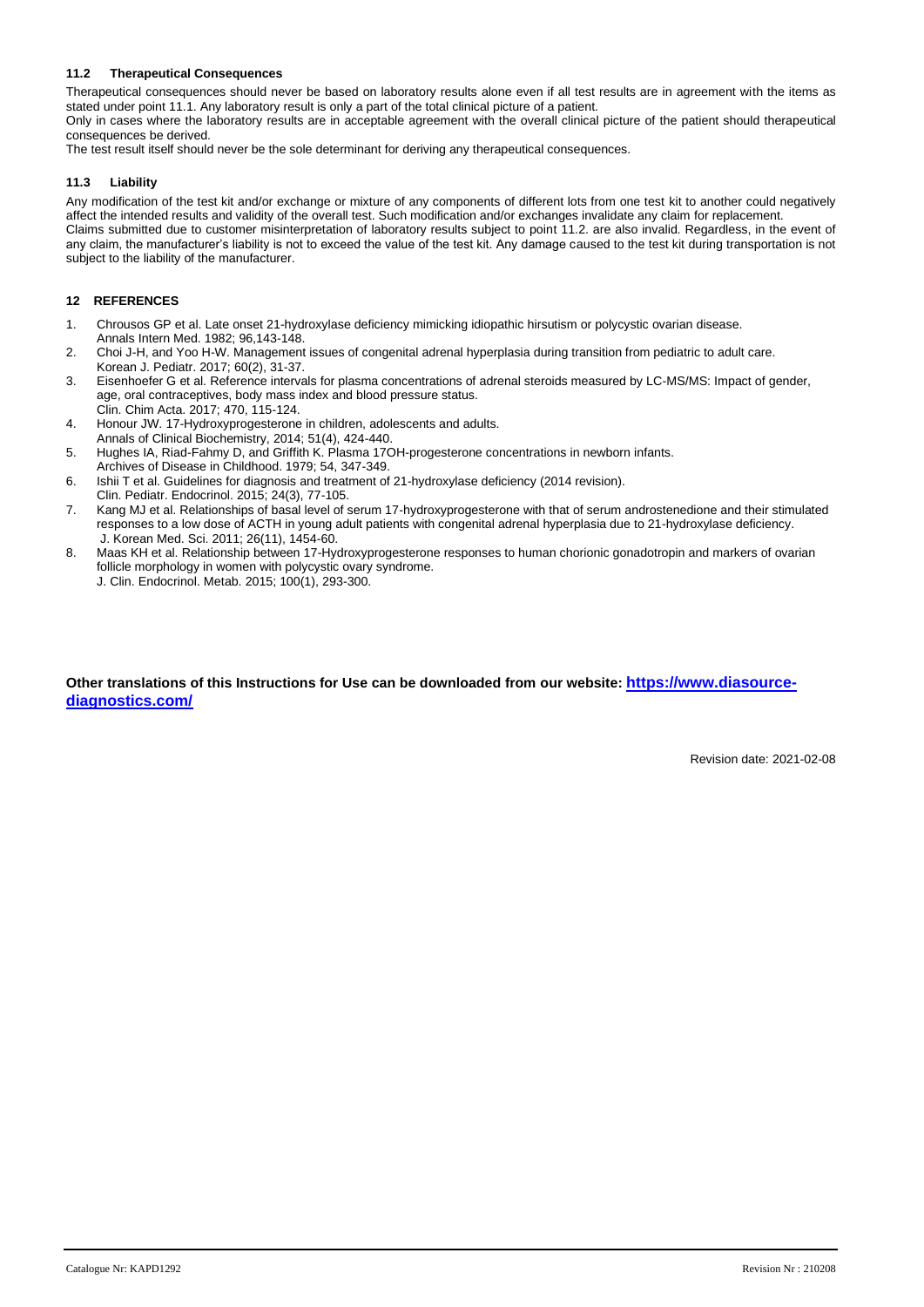**17--OH Progesterone-ELISA**

**KAPD1292**

# *A UTILISER EN CAS DE TEST DIAGNOSTIQUE IN VITRO*

DIAsource ImmunoAssays S.A. - Rue du Bosquet 2, B-1348 Louvain-la-Neuve, Belgium - Tel: +32 10 84 99 11 - Fax : +32 10 84 99 91

# **1 INTRODUCTION**

 $\epsilon$ 

Le kit de dosage immuno-enzymatique DIAsource 17-OH Progesterone ELISA propose les matériaux requis pour la mesure quantitative de 17-α-hydroxyprogestérone (17-α-OHP) dans le sérum ou plasma (EDTA-, Héparine- ou citrate plasma). Ce kit est à utiliser uniquement dans le cadre de tests diagnostiques in vitro.

#### **2 PRINCIPE DU TEST**

Le kit Diasource 17-OH Progesterone ELISA est un test immuno-enzymatique en phase solide (ELISA basé sur le principe de liaison compétitive.

Les puits de microtitration sont recouverts d'un anticorps polyclonal [lapin] dirigé contre les sites antigéniques de la molécule de 17-α-OHP. Les échantillons sont pré-incubés dans les puits revêtus.

Au cours de la seconde incubation, la 17-α-OHP présente dans l'échantillon ajouté entre en compétition avec le conjugué enzymatique ajouté, qui est la 17-α-OHP conjugué à la peroxydase de raifort (HRP), pour se fixer à l'anticorps enrobé.

Après une étape de lavage pour éliminer toutes les substances non liées, la phase solide est incubée avec la solution de substrat. La réaction colorimétrique est arrêtée par l'ajout d'une solution d'arrêt, et la densité optique (DO) du produit jaune résultant est mesurée. L'intensité de la couleur est inversement proportionnelle à la concentration de l'analyte dans l'échantillon.

Une courbe standard est construite en traçant les valeurs de DO par rapport aux concentrations des étalons, et les concentrations des échantillons inconnus sont déterminées à l'aide de cette courbe standard..

#### **3 PRECAUTIONS D'UTILISATION**

- Ce kit est uniquement destiné aux tests diagnostiques in vitro.
- Utilisez uniquement la version valide d'instructions d'utilisation qui est incluse dans le kit.
- Les informations concernant la toxicité des réactifs contenus dans ce kit sont présentées dans la fiche de sécurité (« Material Safety Data Sheets »).
- − Tous les réactifs de ce kit contenant du sérum ou du plasma humain ont été testés avec des résultats négatifs pour le VIH I/II, le HBsAg et le HCV selon les normes FDA en vigueur. Néanmoins, lors de leur utilisation, tous les réactifs de ce kit doivent être manipulés avec précaution.
- − Eviter les contacts avec la *Stop Solution*, celle-ci contient 0.5 M de H2SO4. Cela pourrait engendrer irritations ou brûlures de la peau.
- Ne jamais pipeter avec la bouche, et éviter tout contact de la peau ou des muqueuses avec les réactifs ou les échantillons.
- Ne pas fumer, manger, boire ou utiliser des produits cosmétiques dans les zones où les échantillons ou le kit ont été maniés.
- − Porter des gants d'examen lors de l'utilisation des échantillons ou des réactifs. Une contamination microbienne des échantillons ou des réactifs pourrait fausser les résultats.
- − L'utilisation de ce kit devra être en accord avec les normes ou recommandations nationales de sécurité en vigueur concernant les produits à risque biologique.
- − Ne pas utiliser les réactifs au-delà de la date d'expiration inscrite sur l'emballage.
- − Tous les volumes indiqués doivent être scrupuleusement respectés, comme indiqué dans le protocole expérimental. Seule l'utilisation de pipettes calibrées ou d'un spectrophotomètre lecteur de micro-plaques calibré garantit l'obtention de résultats optimaux à ce test.
- − Ne pas mélanger ou utiliser des réactifs contenus dans des kits de lots différents. Il est conseillé de ne pas échanger les puits de différentes plaques, même si celles-ci proviennent du même lot. Les kits peuvent avoir été transportés ou stockés différemment, et les caractéristiques de liaison de chaque plaque pourraient ainsi être modifiées.
- − L'élimination des solutions chimiques et des réactifs contenus dans ce kit, utilisés ou non, doit être en accord avec la réglementation nationale en vigueur concernant l'élimination des déchets à risque biologique.
- La fiche de sécurité concernant ce produit peut être obtenue en contactant directement DIAsource ImmunoAssays SA.

# **4 KIT COMPONENTS**

#### **4.1 Contents of the Kit**

|    | luu i    | (Plaquettes de micro-titration) 12x8 (à détacher) barrettes, plaques de 96 puits<br>Les puits sont recouverts avec un anticorps Anti-17- $\alpha$ -OHP (polyclonal) |
|----|----------|---------------------------------------------------------------------------------------------------------------------------------------------------------------------|
| 2. | CAL<br>N | N=1 à 6. Set de référence des calibrateurs, 6 flacons, 1 ml                                                                                                         |
|    |          | Les calibrateurs sont étalonnés par rapport au matériel de référence suivante: Certified Reference Material<br>Cerilliant H-085                                     |
|    |          | Contient agent de conservation sans mercure<br>Contient agent de conservation sans mercure                                                                          |
|    |          | Concentrations: 0,15; 0,5; 1,5; 3; 7,5; 20<br>ng/ml                                                                                                                 |
|    |          | $0.45$ ; 1.5; 4.5; 9.1; 22.7; 60.6<br>nmol/L<br>Conversion : $ng/mL \times 3.03 = nmol/L$                                                                           |
| 3  | CAL      | Calibrateur 0, 1 flacon, 1 ml<br>Contient agent de conservation sans mercuure                                                                                       |

**fr**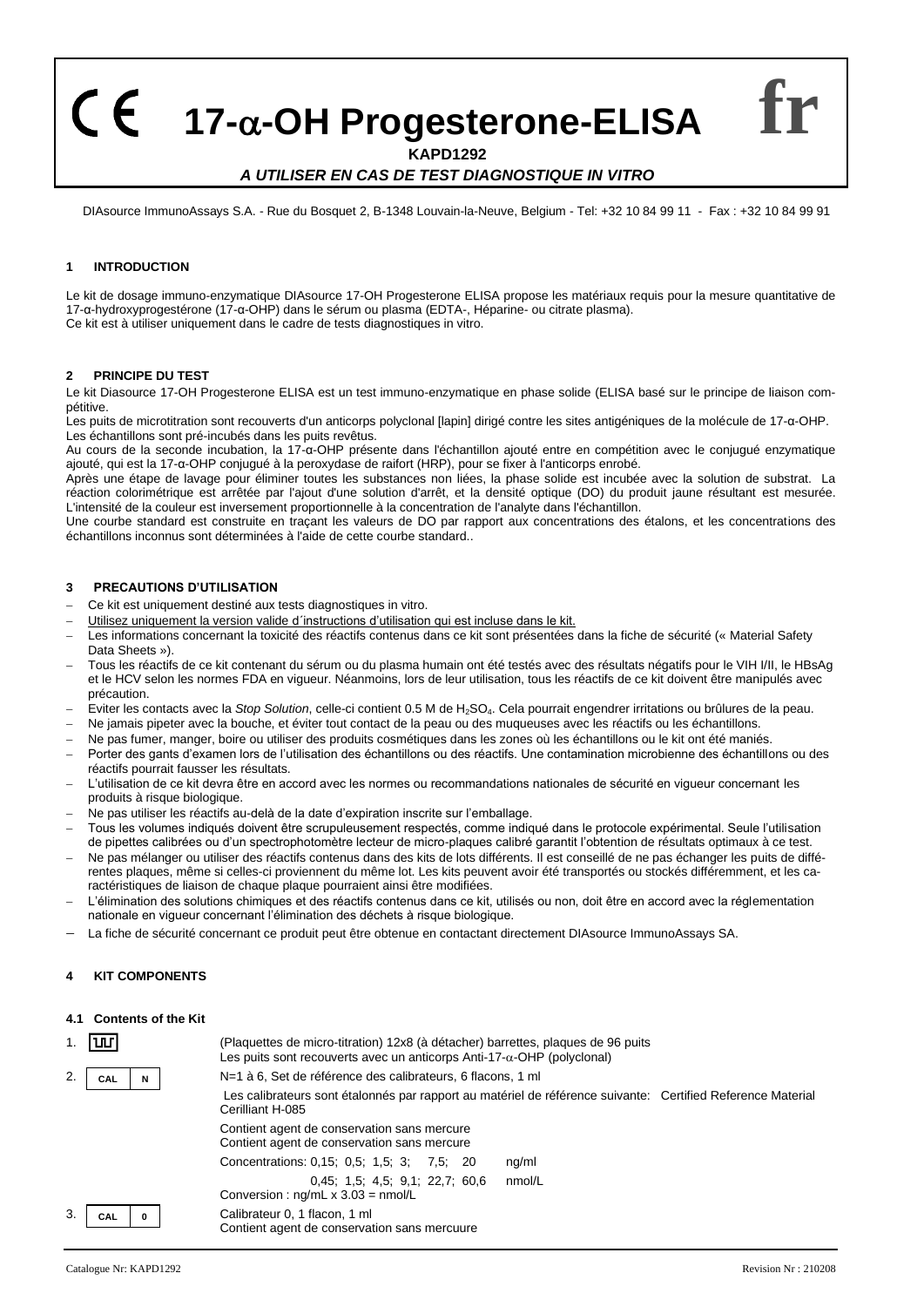

**Remarque:** Un Calibrateur 0 Supplémentaire peut être fourni sur demande

#### **4.2 Equipement et matériel requis, mais non fournis**

- Un spectrophotomètre lecteur de micro-plaques calibré (450 ± 10 nm)
- Des micro-pipettes de précision variables et calibrées.
- − Du papier absorbant.
- De l'eau distillée.

#### **4.3 Stockage et stabilité du kit**

Les réactifs contenus dans des flacons non-ouverts, stockés à 2 °C à 8 °C, seront stables jusqu'à la date d'expiration inscrite sur l'étiquette. Ne pas utiliser les réactifs au-delà de cette date.

Les réactifs contenus dans des flacons ouverts doivent être stockés à 2 °C à 8 °C. Les micro-plaques doivent être stockées à 2 °C à 8 °C. Une fois la capsule d'aluminium ouverte, attention à bien refermer le flacon.

Les kits ouverts conservent leur activité durant 2 mois s'ils sont stockés comme précédemment mentionné.

#### **4.4 Préparation des réactifs**

Amener tous les réactifs et le nombre de barrettes nécessaires au test à température ambiante avant utilisation.

# *Wash Solution*

Diluer 30 mL de *Wash Solution* concentrée avec 1170 mL d'eau désionisée, pour un volume final de 1200 mL.

*Remarque : La solution de lavage diluée est stable une semaine à température ambiante.*

#### **4.5 Elimination des déchets relatifs au kit**

L'élimination des déchets relatifs au kit doit être réalisée selon les règles nationales en vigueur. Les informations spécifiques au kit sont présentées dans la fiche de sécurité (voir chapitre 13).

#### **4.6 Kits endommagés**

Dans le cas de dommages importants survenus au kit ou ses composants, informer DIAsource, au plus tard une semaine après réception du kit. Les composants endommagés ne doivent pas être utilisés pour le test. Ils doivent être stockés jusqu'à ce qu'une solution adaptée ait été trouvée. Après cela, ils doivent être éliminés selon les directives officielles en vigueur.

#### **5 ECHANTILLON**

Sérum ou plasma (EDTA-, Héparine- ou citrate plasma) peuvent être utilisés pour ce test.

Ne pas utiliser des échantillons hémolysés, ictériques ou lipémiques. *Remarque :* Les échantillons contenant de l'azide de sodium ne doivent pas être utilisés pour ce test.

#### **5.1 Prélèvement et préparation des échantillons**

#### **Sérum:**

Prélever le sang par ponction veineuse (ex. Sarstedt Monovette pour sérum), laisser coaguler, puis séparer le sérum par centrifugation à température ambiante. Ne pas centrifuger avant que la coagulation ne soit terminée. Les patients sous traitement anti-coagulant peuvent demander un temps de coagulation plus important.

#### **Plasma:**

Le sang total doit être prélevé dans des tubes de centrifugation contenant un anti-coagulant (Sarstedt Monovette avec une préparation appropriée de plasma) et centrifugé immédiatement après le prélèvement.

#### **5.2 Conservation des échantillons**

Les tubes contenant les échantillons doivent être fermés et peuvent être stockés jusqu'à 7 jours à 2 °C à 8 °C avant d'être testés. Les échantillons stockés pour un temps prolongé doivent être congelés à -20 °C avant d'être testés. Les échantillons décongelés doivent être retournés plusieurs fois avant le test.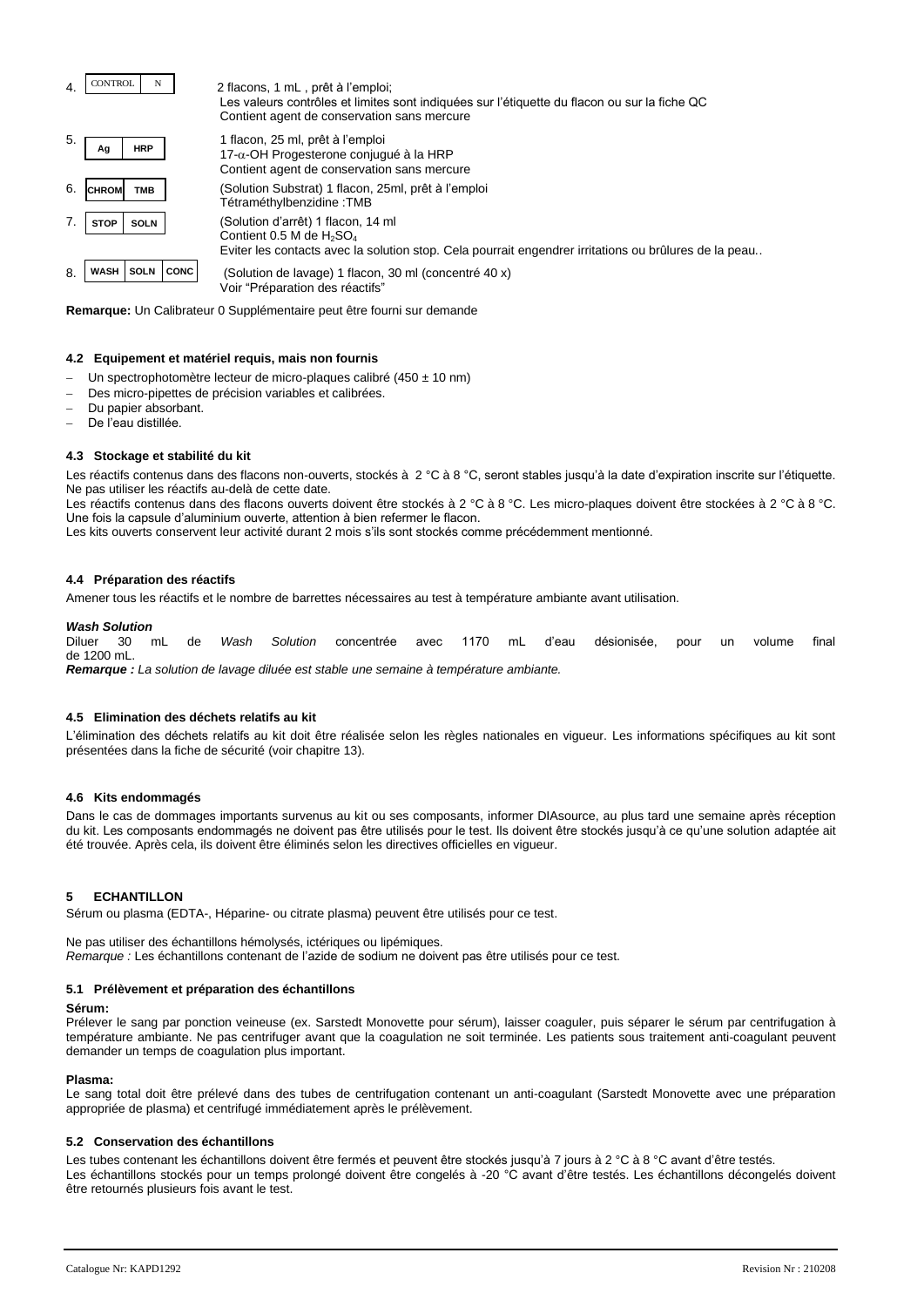#### **5.3 Dilution de l'échantillon**

Si, lors d'un test préliminaire, la concentration de l'échantillon se révèle être supérieure à celle du calibrateur le plus concentré, alors l'échantillon doit être dilué avec le *Calibrateur 0* et testé de nouveau, comme décrit dans Réalisation du test. Pour le calcul des concentrations, ce facteur de dilution doit être pris en considération.

Exemple:<br>a) dilution 1:10:

a) dilution 1:10: 10 µL Sérum + 90 µL *Calibrateur 0* (bien mélanger).<br>b) dilution 1:100: 10 µL dilution a) 1:10 + 90 µL *Calibrateur 0* (bien mé 10  $\mu$ L dilution a) 1:10 + 90  $\mu$ L *Calibrateur 0* (bien mélanger).

# **6 RÉALISATION DU TEST**

#### **6.1 Remarques générales**

- − Tous les réactifs et échantillons doivent être amenés à température ambiante avant utilisation. Tous les réactifs doivent être mélangés, sans formation de mousse.
- Une fois la procédure engagée, toutes les étapes doivent être réalisées sans interruption.
- − Utiliser un nouveau cône de pipette pour chaque calibrateur, contrôle ou échantillon, ceci afin d'éviter toute contamination.
- − L'absorbance est fonction du temps d'incubation et de la température. Avant de commencer le test, il est recommandé de préparer tous les réactifs, bouchons ouverts, de préparer les puits des microplaques, etc. Cela garantira un intervalle de temps équivalent entre chaque étape, sans interruption.
- − En règle générale, la réaction enzymatique est linéairement proportionnelle au temps et à la température.

#### **6.2 Réalisation du dosage**

Chaque test doit inclure une courbe étalon.

- 1. Disposer le nombre de puits de micro-titration désiré dans le support.
- 2. Déposer **25 µL** de chaque *Calibrateur, Control* et les **échantillons**, avec de nouveaux cônes de pipette, dans les puits appropriés.
- 3. Incuber pendant **5 minutes** à température ambiante.
- 4. Déposer **200 µL d'***Enzyme Conjugate* dans chaque puits.
- 5. Bien mélanger pendant 10 secondes. Il est important d'obtenir un mélange parfait lors de cette étape.
- 6. Incuber pendant **60 minutes** à température ambiante.
- 7. Décanter le contenu des puits et rincer les puits **3 fois** avec de la solution de lavage diluée (400 µL par puits). Tapoter les puits sur du papier absorbant afin d'éliminer les gouttelettes résiduelles. **Remarque importante:**

La sensibilité et la précision de ce test sont fortement dépendantes de la bonne réalisation des étapes de lavage !

- 8. Ajouter **200 µL** de *Substrate Solution* à chaque puits.
- 9. Incuber pendant **30 minutes** à température ambiante.
- 10. Stopper la réaction enzymatique en ajoutant **100 µL** de *Stop Solution* à chaque puits.
- 11. Lire la densité optique à **450±10 nm** à l'aide d'un spectrophotomètre lecteur de micro-plaques **dans les 10 minutes** après avoir ajouté la *Stop Solution*.

#### **6.3 Calcul des résultats**

- 1. Calculer les valeurs moyennes des densités optiques pour chaque série de calibrateurs, contrôles et échantillons.
- 2. Etablir la courbe étalon en reportant la densité optique moyenne de chaque valeur standard en fonction de sa concentration, en posant la densité optique en axe des ordonnées et la concentration en axe des abscisses.
- 3. L'utilisation de la densité optique moyenne pour chaque échantillon détermine la concentration correspondante à partir de la courbe étalon.
- 4. Méthode automatique. Les résultats dans les instructions d'utilisation ont été calculés de façon automatique en utilisant une courbe de régression 4 Paramètres (4 paramètres Rodbard ou 4 paramètres Marquardt sont les méthodes favorites.) D'autres fonctions logistiques peuvent donner des résultats légèrement différents.
- 5. La concentration des échantillons peut être lue directement à partir de cette courbe étalon. Les échantillons avec une concentration supérieure à celle du plus haut standard doivent être dilués de nouveau. Pour le calcul des concentrations, ce facteur de dilution doit être pris en considération.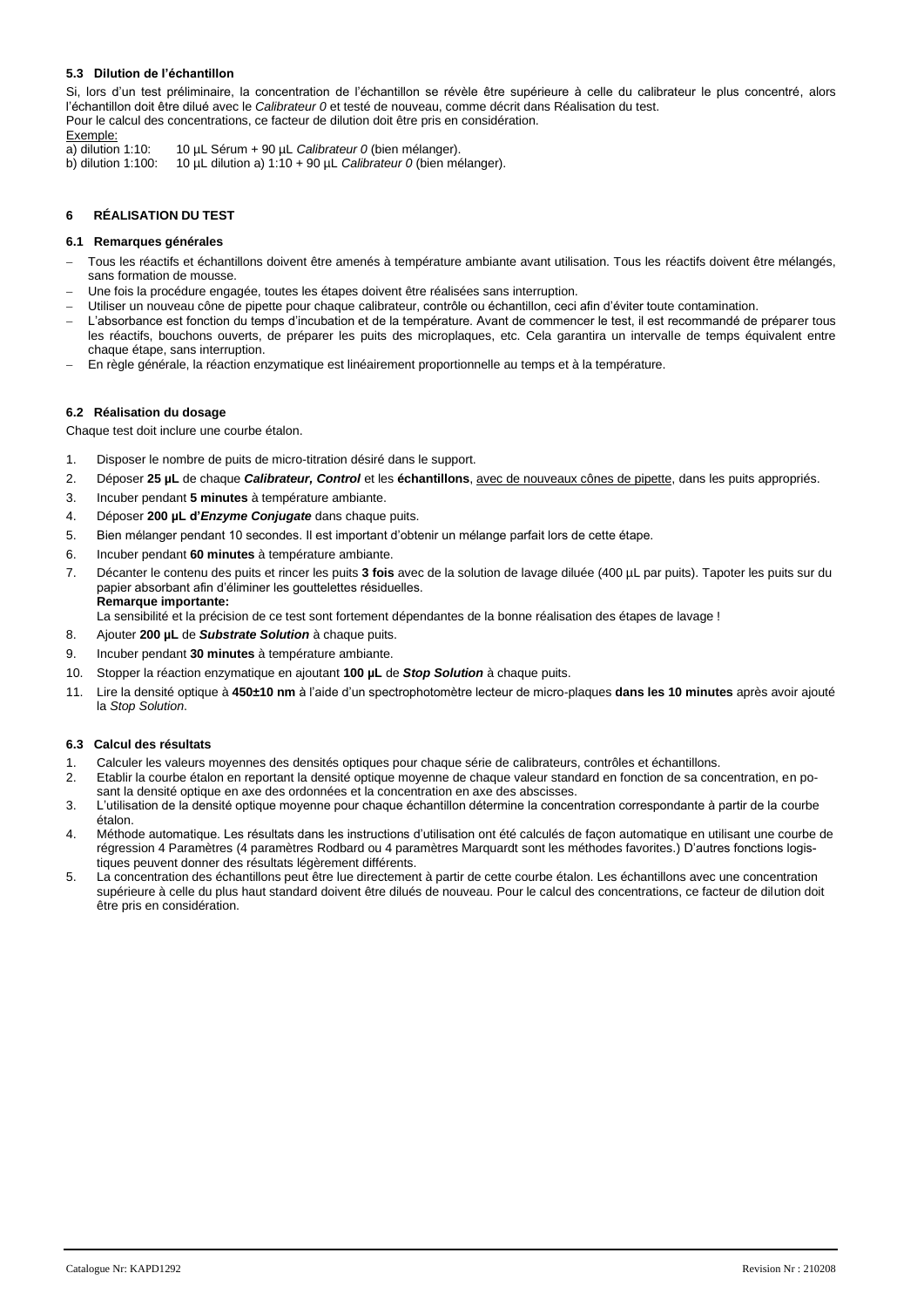#### *6.3.1 Exemple d'une courbe calibrateur typique*

Les résultats suivants sont ici présentés à titre d'exemple et **ne peuvent** être utilisés au moment de l'essai.

| <b>Calibrateur</b>        |                            | Unités optiques (450 nm) |
|---------------------------|----------------------------|--------------------------|
| Calibrateur 0 (0 ng/mL)   |                            | 2,15                     |
|                           | Calibrateur 1 (0,15 ng/mL) | 1.77                     |
| Calibrateur 2 (0,5 ng/mL) |                            | 1,28                     |
| Calibrateur 3 (1,5 ng/mL) |                            | 0.77                     |
| Calibrateur 4 (3,0 ng/mL) |                            | 0.49                     |
| Calibrateur 5 (7,5 ng/mL) |                            | 0.25                     |
| Calibrateur 6 (20 ng/mL)  |                            | 0.12                     |

#### **7 VALEURS ATTENDUES**

Il est fortement recommandé à chaque laboratoire de déterminer ses propres valeurs normales ou anormales.

Dans une étude menée sur des nouveau-nés et des enfants, à l'aide du kit DIAsource 17-OH Progesterone ELISA, les valeurs suivantes sont observées:

| Nouveau-nés<br>(féminine et mascu-<br>lin) | n  |                         | Portée<br>$(min - max.)$<br>(nq/mL) | Valeur<br>moyenne<br>(ng/mL) | Médiane<br>(ng/mL) | 2,5. - 97,5. Per-<br>centile<br>(ng/mL) |
|--------------------------------------------|----|-------------------------|-------------------------------------|------------------------------|--------------------|-----------------------------------------|
|                                            | 26 | 1. mois après naissance | $0 - 17,3$                          | 7,2                          | 6,7                | $1,0 - 17,0$                            |
|                                            | 43 | 2. mois après naissance | $0,32 - 13,7$                       | 4,9                          | 4,6                | $1,6 - 9,8$                             |
|                                            | 21 | 3. mois après naissance | $0.06 - 4.2$                        | 2,3                          | 2,3                | $0.5 - 4.1$                             |
|                                            | 12 | 4. mois après naissance | $0.2 - 4.6$                         | 2,1                          | 2,3                | $0.2 - 4.3$                             |
|                                            |    |                         |                                     |                              |                    |                                         |
|                                            | n  | Age (ans)               | Portée<br>$(min - max.)$<br>(nq/mL) | Valeur<br>moyenne<br>(ng/mL) | Médiane<br>(ng/mL) | 2,5. - 97,5. Per-<br>centile<br>(ng/mL) |

Dans une étude menée sur des sujets apparemment sains, à l'aide du kit DIAsource 17-OH Progesterone ELISA, les valeurs suivantes sont observées:

10 | 15 - 18 | 0,41 - 2,35 | 1,24 | 1,26 | 0,42 - 2,26

**Enfants** | 75 | 1 - 10 0,03 - 2,85 | 1,04 | 0,88 | 0,08 - 2,58 **Adolescents** | 3 | 11 - 14 0,06 - 1,38 | 0,50 0,07 - 1,34

| Femmes en âge de reproduire | Phase folliculaire    | $0,1 - 0,8$ ng/mL   |
|-----------------------------|-----------------------|---------------------|
|                             | Phase lutéale         | $0,6 - 2,3$ ng/mL   |
|                             | Ovulation             | $0,3 - 1,4$ ng/mL   |
|                             | Post ACTH             | $<$ 3,2 ng/mL       |
|                             | Troisième semestre    | $2,0 - 12$ ng/mL    |
|                             |                       |                     |
|                             | Femme post-ménopausée | $0,13 - 0,51$ ng/mL |
|                             |                       |                     |
| <b>Hommes normaux</b>       |                       | $0,5 - 2,1$ ng/mL   |

#### **8 CONTROLE DE QUALITE**

Il est recommandé d'utiliser les échantillons contrôles selon les réglementations nationales en vigueur. L'utilisation des échantillons contrôles est recommandé afin de s'assurer jour après jour de la validité des résultats. Utiliser les contrôles de valeurs normales et pathologiques.

Les contrôles et les résultats correspondants issus du laboratoire QC sont mentionnés dans le certificat QC fourni avec le kit. Les valeurs et les limites mentionnées sur la fiche QC font toujours référence au lot de kit courant et doivent être utilisées pour une comparaison directe avec les résultats.

Il est également recommandé d'utiliser les programmes d'évaluation de qualité nationaux ou internationaux, afin de s'assurer de l'exactitude des résultats.

Utiliser les méthodes d'analyses statistiques appropriées pour l'analyse des valeurs contrôles et des tendances. Si les résultats ne correspondent pas aux limites établies des contrôles, les résultats concernant ces patients doivent être considérées comme non valides.

Dans ce cas, tester les zones techniques suivantes : mécanisme de pipettage et temps; spectrophotomètre, dates d'expiration des réactifs, conditions de stockage et d'incubation, méthodes d'aspiration et de lavage.

Après avoir testé les points mentionnés, si aucune erreur n'est détectée, contacter votre distributeur ou directement DIAsource.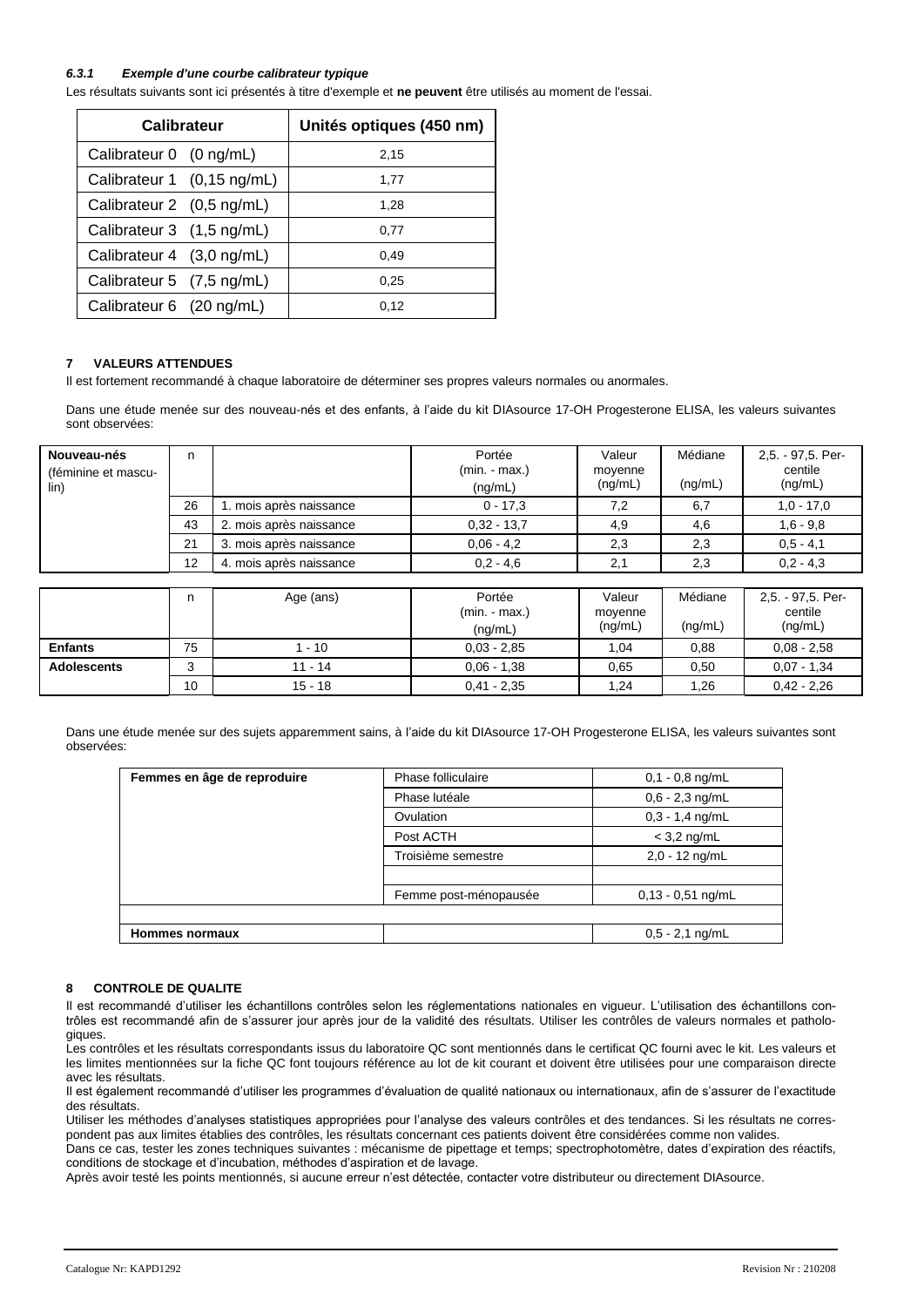# **9 CARACTERISTIQUES DU TEST**

#### **9.1 Zone de mesure**

Consultez la version anglaise détaillée du mode d'emploi.

#### **9.2 Spécificité des anticorps (Réaction croisée)**

Consultez la version anglaise détaillée du mode d'emploi.

#### **9.3 Sensibilité de l'analyse**

Consultez la version anglaise détaillée du mode d'emploi.

#### **9.4 Précision**

Consultez la version anglaise détaillée du mode d'emploi.

#### **9.5 Recouvrement**

Consultez la version anglaise détaillée du mode d'emploi.

# **9.6 Linéarité**

Consultez la version anglaise détaillée du mode d'emploi.

#### **10 LIMITES D'UTILISATION**

Des résultats fiables et reproductibles seront obtenus lorsque la procédure de test est effectuée avec une compréhension complète de la notice et en respectant les bonnes pratiques de laboratoire.

Toute utilisation impropre des échantillons ou toute modification du test peut influencer les résultats.

#### **10.1 Substances parasites**

L'hémoglobine (jusqu'à 4 mg/mL), la bilirubine (jusqu'à 0.5 mg/mL) et les triglycérides (jusqu'à 7,5 mg/mL) n'ont aucune influence sur les résultats du dosage.

#### **10.2 Drogues parasites**

Consultez la version anglaise détaillée du mode d'emploi.

#### **10.3 Effet de surdosage**

Un «effet de Hook» n'est pas détecté dans la plage comprise entre 0 et 640 ng/mL.

#### **11 ASPECTS LEGAUX**

#### **11.1 Fiabilité des résultats**

Ce test doit être exactement utilisé selon les instructions d'utilisation du fabricant. De plus, les utilisateurs doivent strictement respecter les règles de la bonne pratique de laboratoire, ou autres lois nationales. Cela est spécialement le cas pour l'utilisation des réactifs contrôles. Pour chaque test, il est important d'inclure un nombre suffisant de contrôles, afin de pouvoir valider l'exactitude et la précision du test. Les résultats du test sont valides si et seulement si tous les contrôles sont compris dans les gammes de mesure mentionnées et si tous les autres paramètres du test sont également compris dans les instructions de ce test. En cas de doute ou d'inquiétude, contacter DIAsource.

#### **11.2 Conséquences thérapeutiques**

Les suites thérapeutiques ne devront jamais être basées sur les résultats de laboratoire seuls, même si tous les résultats du test sont en accord avec les points mentionnés dans le paragraphe 11.1. Tout résultat n'est qu'une partie du tableau clinique complet d'un patient. Les suites thérapeutiques peuvent découler des résultats de laboratoire si et seulement si ceux-ci sont en accord avec l'ensemble du tableau clinique du patient.

Le résultat du test en lui-même ne doit en aucun cas être le seul déterminant des suites thérapeutiques à suivre.

#### **11.3 Responsabilité**

Toute modification du kit et / ou échange ou mélange d'un des composants de différents lots, d'un kit à un autre, pourrait affecter de façon négative les résultats attendus et la validité du test dans son ensemble. De telles modifications ou échanges invalident toute réclamation pour remplacement.

Toutes les réclamations soumises, relatives au paragraphe 11.2, et dues à une mauvaise interprétation des résultats de laboratoire de la part du client sont également invalides. Néanmoins, en cas de réclamation, la responsabilité du fabricant n'est pas de dépasser les limites de la valeur du kit. Tout dommage causé au kit lors de son transport n'est pas du ressort de la responsabilité du fabricant.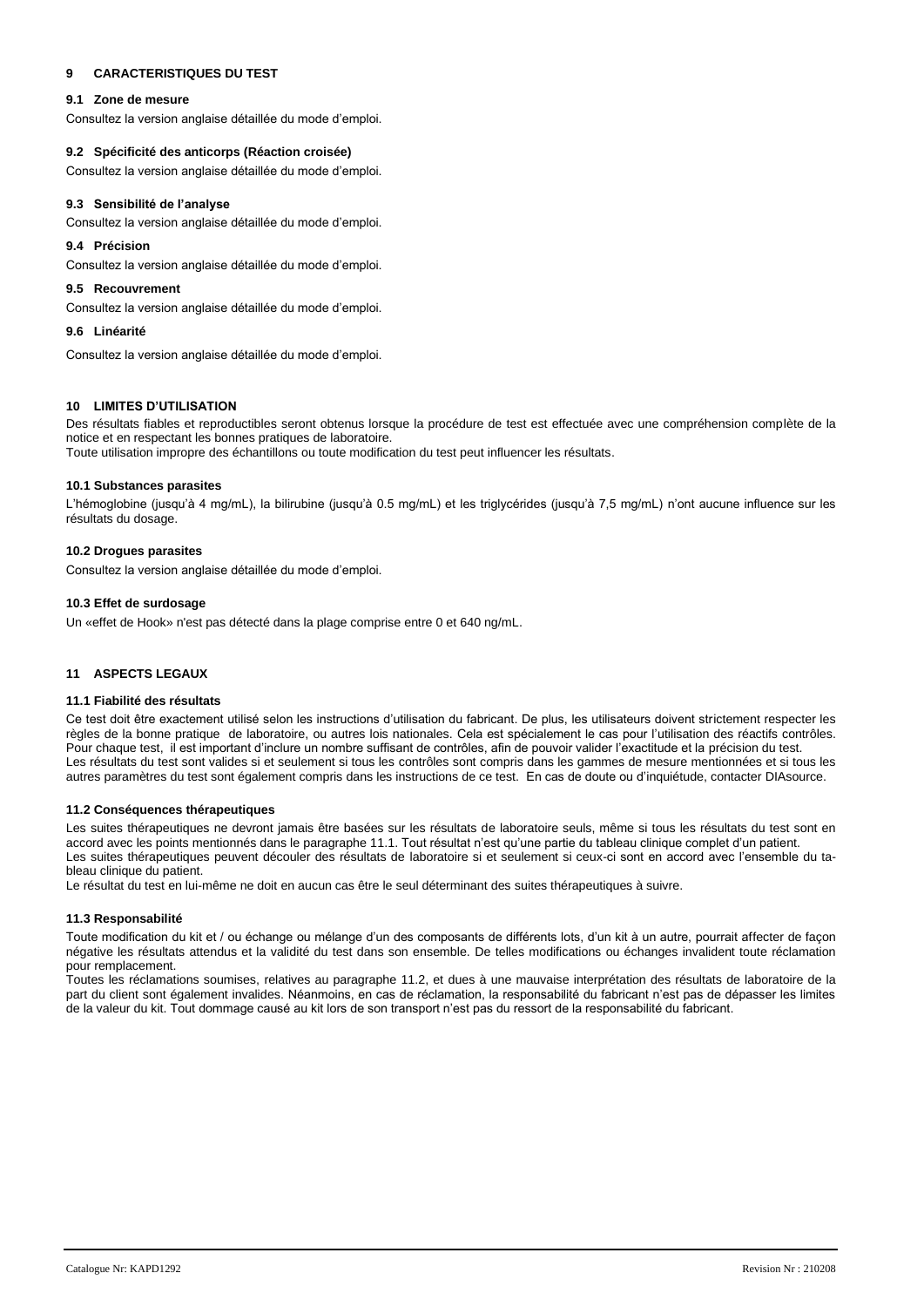# **12 REFERENCES / BIBLIOGRAPHIE**

- 1. Chrousos GP et al. Late onset 21-hydroxylase deficiency mimicking idiopathic hirsutism or polycystic ovarian disease. Annals Intern Med. 1982; 96,143-148.
- 2. Choi J-H, and Yoo H-W. Management issues of congenital adrenal hyperplasia during transition from pediatric to adult care. Korean J. Pediatr. 2017; 60(2), 31-37.
- 3. Eisenhoefer G et al. Reference intervals for plasma concentrations of adrenal steroids measured by LC-MS/MS: Impact of gender, age, oral contraceptives, body mass index and blood pressure status. Clin. Chim Acta. 2017; 470, 115-124.
- 4. Honour JW. 17-Hydroxyprogesterone in children, adolescents and adults. Annals of Clinical Biochemistry, 2014; 51(4), 424-440.
- 5. Hughes IA, Riad-Fahmy D, and Griffith K. Plasma 17OH-progesterone concentrations in newborn infants. Archives of Disease in Childhood. 1979; 54, 347-349.
- Ishii T et al. Guidelines for diagnosis and treatment of 21-hydroxylase deficiency (2014 revision).
- 6. Clin. Pediatr. Endocrinol. 2015; 24(3), 77-105.
- 7. Kang MJ et al. Relationships of basal level of serum 17-hydroxyprogesterone with that of serum androstenedione and their stimulated responses to a low dose of ACTH in young adult patients with congenital adrenal hyperplasia due to 21-hydroxylase deficiency. J. Korean Med. Sci. 2011; 26(11), 1454-60.
- 8. Maas KH et al. Relationship between 17-Hydroxyprogesterone responses to human chorionic gonadotropin and markers of ovarian follicle morphology in women with polycystic ovary syndrome.

J. Clin. Endocrinol. Metab. 2015; 100(1), 293-300.

Revision date: 2021-02-08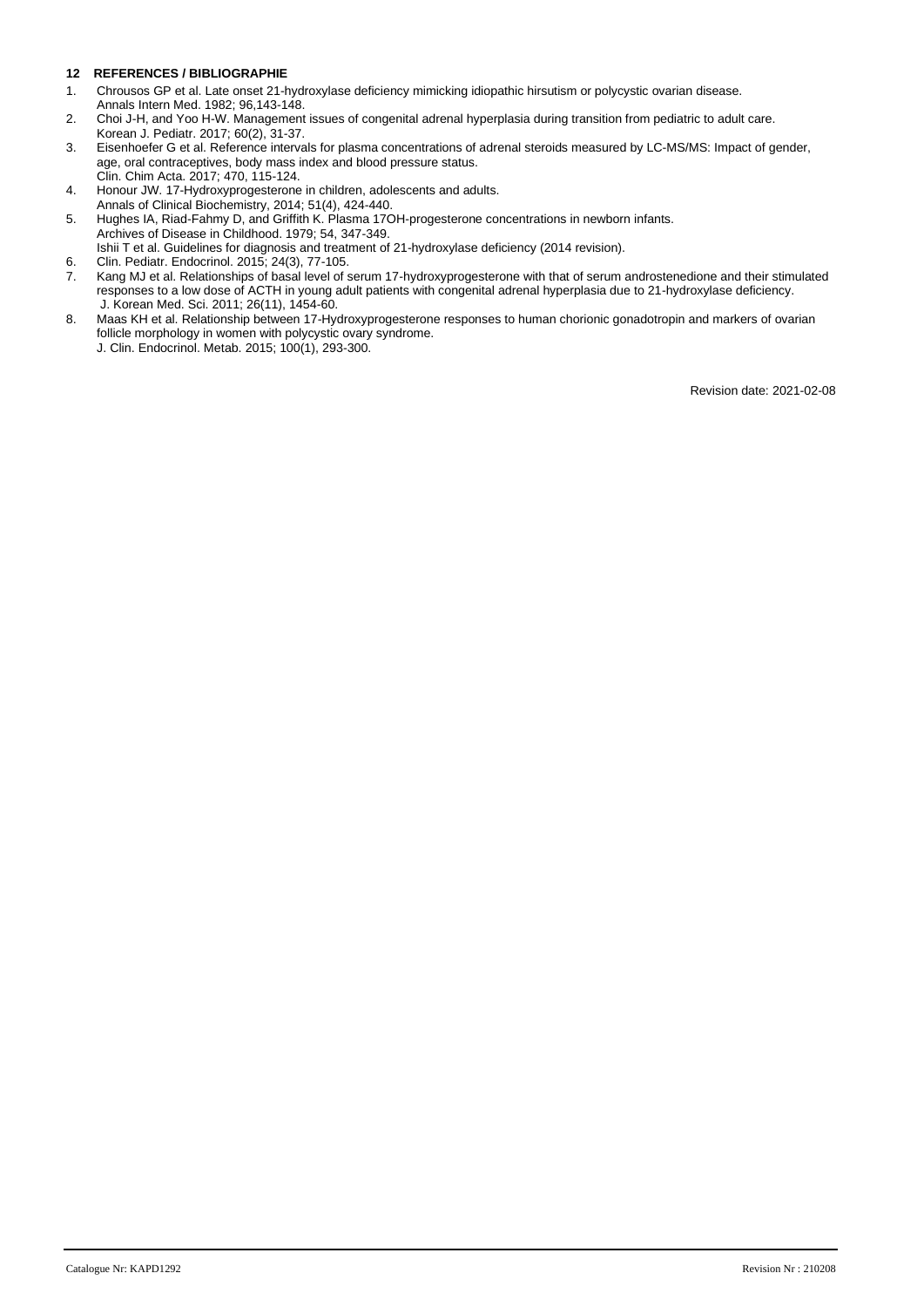**17--OH Progesterone-ELISA**

**es**

# **KAPD1292 PARA DIAGNÓSTICO IN VITRO**

DIAsource ImmunoAssays S.A. - Rue du Bosquet 2, B-1348 Louvain-la-Neuve, Belgium - Tel: +32 10 84 99 11 - Fax : +32 10 84 99 91

# **1 INTRODUCCIÓN**

El Kit de inmunoensayo enzimático DIAsource 17-α-OHP proporciona los materiales necesarios para la determinación cuantitativa del 17-α-Hidroxiprogesterona (17-α-OHP) en o plasma (plasma EDTA, heparina o citrato). Este ensayo está diseñado solo para diagnóstico in vitro.

# **2 FUNDAMENTO DEL ENSAYO**

El kit de Diasource 17-OH Progesterone ELISA es un ensayo en fase sólida de inmunoadsorción unido a enzimas (ELISA), basado en el principio de unión competitiva. Las muestras se preincuban en los pocillos recubiertos. Los pocillos de las placas están recubiertos con un anticuerpo policlonal [conejo] dirigido contra los sitios antigénicos de la molécula de 17-α-OHP.

Durante la incubación, el 17-α-OHP en la muestra agregada compite con el conjugado enzimático agregado, que es 17 α OHP conjugado con peroxidasa de rábano, por unirse al anticuerpo recubierto. Después de un paso de lavado para eliminar todas las sustancias no ligadas, la fase sólida se incuba con la solución de sustrato. La reacción colorimétrica se detiene mediante la adición de la solución de parada, y se mide la densidad óptica (OD) del producto amarillo resultante. La intensidad del color es inversamente proporcional a la concentración del analito en la muestra. Se construye una curva estándar trazando los valores de DO frente a las concentraciones de los estándares, y las concentraciones de las muestras desconocidas se determinan utilizando esta curva estándar.

# **3 PRECAUCIONES**

- Este kit es solamente para diagnóstico in vitro.
- Por favor, se usa solo la version valida de la metodico técnico incluido aqui en el kit.
- Para obtener información de las sustancias peligrosas incluidas en el kit por favor mirar las hojas de los datos de seguridad del material.
- Todos los reactivos en este kit de ensayo que contienen suero o plasma humano se han ensayado y confirmado ser negativos para HIV I/II, HBsAg y HCV mediante procedimientos aprobados por la FDA. Sin embargo, todos los reactivos deben ser tratados tanto en su uso como dispensación como potencialmente biopeligrosos.
- Evitar contacto con Stop Solution que contiene H2SO4 0,5 M. Puede provocar irritación y quemaduras en la piel.
- Nunca pipetear con la boca y evitar el contacto de los reactivos y las muestras con la piel y con membranas mucosas.
- No fumar, comer, beber o usar cosméticos en áreas donde las muestras o los reactivos del kit están siendo usados.
- Usar guantes de látex cuando se utilicen las muestras y los reactivos. La contaminación microbiana de los reactivos o las muestras puede dar resultados erróneos.
- El manejo debe realizarse de acuerdo a los procedimientos definidos por las guías o regulación nacionales de seguridad de sustancias biopeligrosas.
- No utilizar los reactivos después de su fecha de caducidad que aparece en las etiquetas del kit.
- Todos los volúmenes indicados han de ser realizados de acuerdo con el protocolo. Los resultados óptimos del ensayo se obtienen solo cuando se utilizan pipetas y lectores de microplacas calibrados.
- No mezclar o usar componentes de kits con distinto número de lote. Se recomienda no intercambiar pocillos de distintas placas incluso si son del mismo lote. Los kits pueden haber sido enviados o almacenados bajo diferentes condiciones y las características de unión de las placas pueden resultar diferentes.
- Los compuestos químicos y los reactivos preparados o utilizados han de tratarse como residuos peligrosos de acuerdo con las guías o regulación nacionales de seguridad de sustancias biopeligrosas.
- Las hojas de los datos de seguridad de este producto están disponibles bajo pedido directamente a DIAsource ImmunoAssays S.A.

#### **4 COMPONENTES DEL KIT**

#### **4.1. Componentes del Kit**

|    |                     | (Placas multipocillo), 12 x 8 tiras separables, 96 pocillos;<br>Pocillos recubiertos con anticuerpo anti-17- $\alpha$ -OHP (policional) |  |  |  |  |
|----|---------------------|-----------------------------------------------------------------------------------------------------------------------------------------|--|--|--|--|
| 2. | CAL<br>N            | N=1 hasta 6, (Estándar), 6 viales, 1 ml                                                                                                 |  |  |  |  |
|    |                     | Los calibratores están calibrado contra el siguiente material de referencia: Certified Reference Material Ceri-<br>Iliant H-085         |  |  |  |  |
|    |                     | Contiene conservante sin mercurio.<br>Contiene conservante sin mercurio.                                                                |  |  |  |  |
|    |                     | Concentrationes: 0,15; 0,5; 1,5; 3; 7,5; 20<br>ng/ml                                                                                    |  |  |  |  |
|    |                     | 0.45; 1.5; 4.5; 9.1; 22.7; 60.6<br>nmol/L<br>Conversión: ng/mL x 3.03 = nmol/L                                                          |  |  |  |  |
| 3. | CAL                 | Calibrator 0, 1 viale, 1 ml                                                                                                             |  |  |  |  |
|    |                     | Contiene conservante sin mercurio.                                                                                                      |  |  |  |  |
| 4. | <b>CONTROL</b><br>N | 2 viales, 1 ml, listo para usar;                                                                                                        |  |  |  |  |
|    |                     | Referir los valores y rangos del control a la etiqueta del vial o a la Hoja de datos QC.<br>Contiene conservante.                       |  |  |  |  |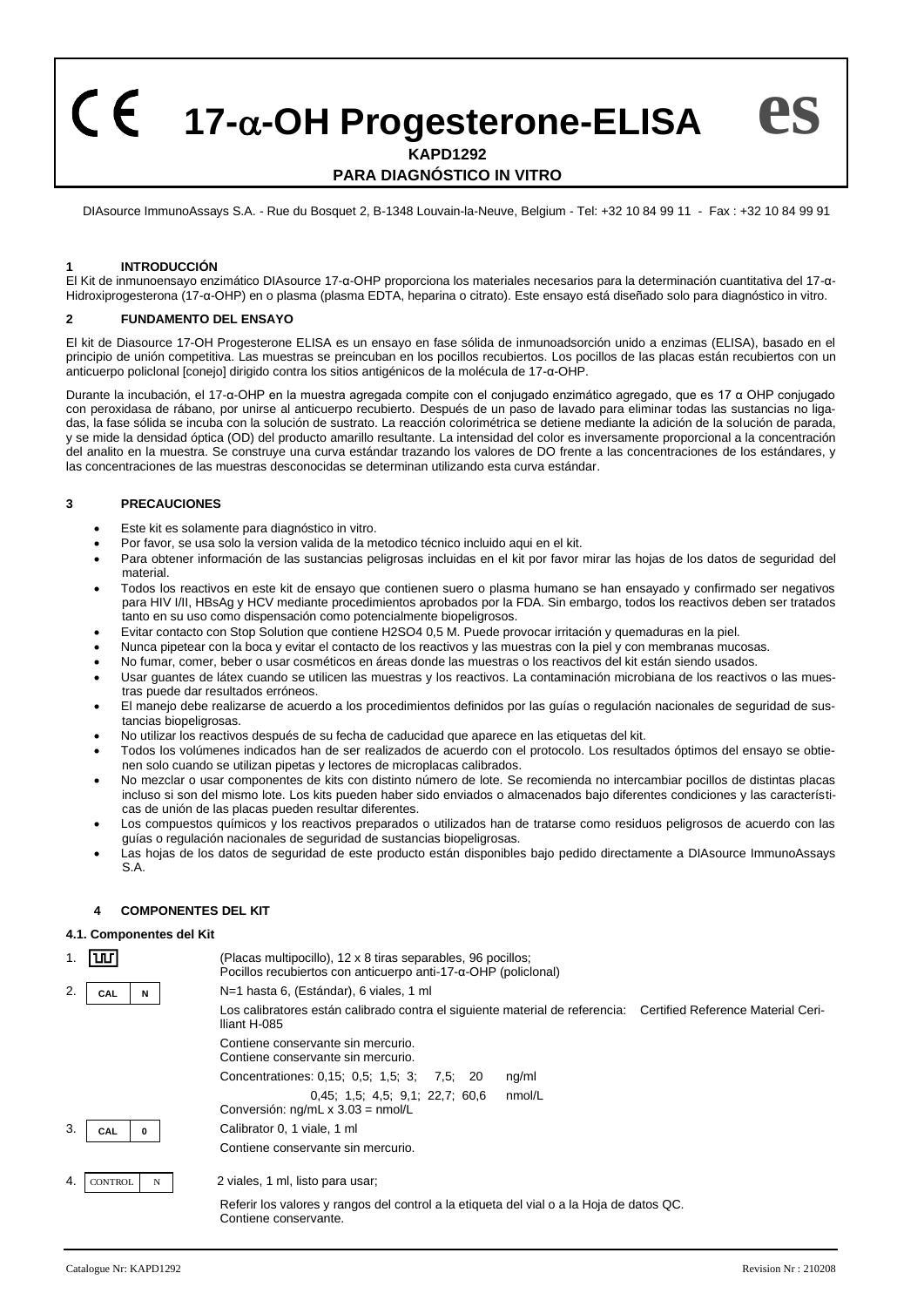| 5. | <b>HRP</b><br>Ag                   | 1 vial, 25 ml, listo para usar<br>$17 - \alpha$ -OH Progesterone conjugado con la HRP          |
|----|------------------------------------|------------------------------------------------------------------------------------------------|
|    |                                    | Contiene conservante sin mercurio.                                                             |
| 6. | <b>CHROM</b><br><b>TMB</b>         | (Solución de sustrato) 1 vial, 25ml, listo para usar<br>Tétraméthylbenzidine :TMB              |
|    | <b>SOLN</b><br><b>STOP</b>         | (Solución de parada) 1 vial, 14 ml<br>Contiene 0.5 M de $H_2SO_4$                              |
|    |                                    | Evitar el contacto con la Solución de parada. Puede causar irritación y quemaduras en al piel. |
| 8. | WASH<br><b>CONC</b><br><b>SOLN</b> | (Solución de lavado) 1 vial, 30 ml (concentrado 40 x)<br>ver "Preparación de los Reactivos".   |

**Nota:** Se puede solicitar el *Standard 0* para la dilución de la muestra.

#### **4.2. Equipamiento y material requerido pero no provisto**

- Lector de microplacas calibrado (450 ± 10 nm) (ej. DIASOURCE Instruments Microtiter Plate Reader).
- Micropipetas de precisión variable calibradas.
- Papel absorbente.
- Agua destilada.

#### **4.3. Almacenamiento y estabilidad del kit**

Cuando se almacena a 2 °C 8 °C, los reactivos sin abrir mantienen su reactividad hasta la fecha de caducidad. No utilizar los reactivos más allá de esta fecha.

Los reactivos abiertos han de almacenarse a 2 °C 8 °C. Las placas multipocillo han de almacenarse a 2 °C 8 °C. Una vez se ha abierto la bolsa hay que tener cuidado y cerrarla de nuevo.

Los kits abiertos conservan su actividad durante 2 meses si se almacenan como se ha descrito arriba.

#### **4.4. Preparación de los Reactivos**

Dejar que todos los reactivos y el número requerido de tiras alcancen la temperatura ambiente antes de usarse.

#### *Wash Solution*

Mezclar 30 mL de Wash Solution concentrada con 1170 mL de agua desionizada hasta un volumen final de 1200 mL.

La solución del lavado diluida es estable durante 1 semana a temperatura ambiente.

#### **4.5. Eliminación del Kit**

La eliminación del kit debe realizarse de acuerdo con las leyes nacionales. En las hojas de datos de seguridad se proporciona información especial de este producto (ver capítulo 13).

#### **4.6. Kits de ensayo dañados**

En caso de que exista cualquier daño severo del kit de ensayo o de sus componentes, ha de informarse por escrito a DIASOURCE, no mas tarde de una semana después de recibir el kit. No deben utilizarse componentes dañados para llevar a cabo un ensayo. Han de almacenarse hasta que se encuentre una solución. Después de esto, deben ser eliminados de acuerdo con las leyes oficiales.

#### **5 MUESTRAS**

En este ensayo pueden usarse suero o plasma (plasma EDTA, heparina o citrato).

No usar muestras hemolíticas, ictéricas o lipémicas.

*Tener en cuenta:* No deben usarse muestras que contengan acida sódica.

#### **5.1. Toma de muestras**

# **Suero:**

Recoger la sangre por punción en la vena (ej. Sarstedt Monovette para el suero), permitir coagulación, y separar el suero por centrifugación a temperatura ambiente. No centrifugar antes de la coagulación completa. Las muestras de pacientes que reciben terapia anticoagulante requieren más tiempo para coagular.

#### **Plasma:**

Toda la sangre ha de recogerse en tubos de centrífuga que contengan anticoagulante (Ej. Sarstedt Monovette con una preparación adecuada para el plasma) y centrifugar inmediatamente tras la recogida.

#### **5.2. Almacenamiento de las muestras**

Las muestras deben ser tapadas y pueden ser almacenadas hasta 7 días a 2 °C a 8 °C antes del ensayo.

Las muestras almacenadas por un período de tiempo mas largo han de congelarse sólo una vez a -20 °C antes del ensayo. Las muestras descongeladas deben invertirse varias veces antes del ensayo.

#### **5.3. Dilución de las muestras**

Si en un ensayo inicial, se encuentra una muestra que presenta valores mayores que el estándar mas concentrado, ha de diluirse con Standard 0 y volver a ensayarse como se describe en el Procedimiento de Ensayo. Para el cálculo de las concentraciones habrá que tener en cuenta el factor de dilución.

#### Ejemplo:

a) dilución 1:10: 10 µL Suero + 90 µL Standard 0 (mezclar totalmente)

b) dilución 1:100: 10 µL dilución a) 1:10 + 90 µL Standard 0 (mezclar totalmente).

#### **6 PROCEDIMIENTO DE ENSAYO**

### **6.1. Consideraciones generales**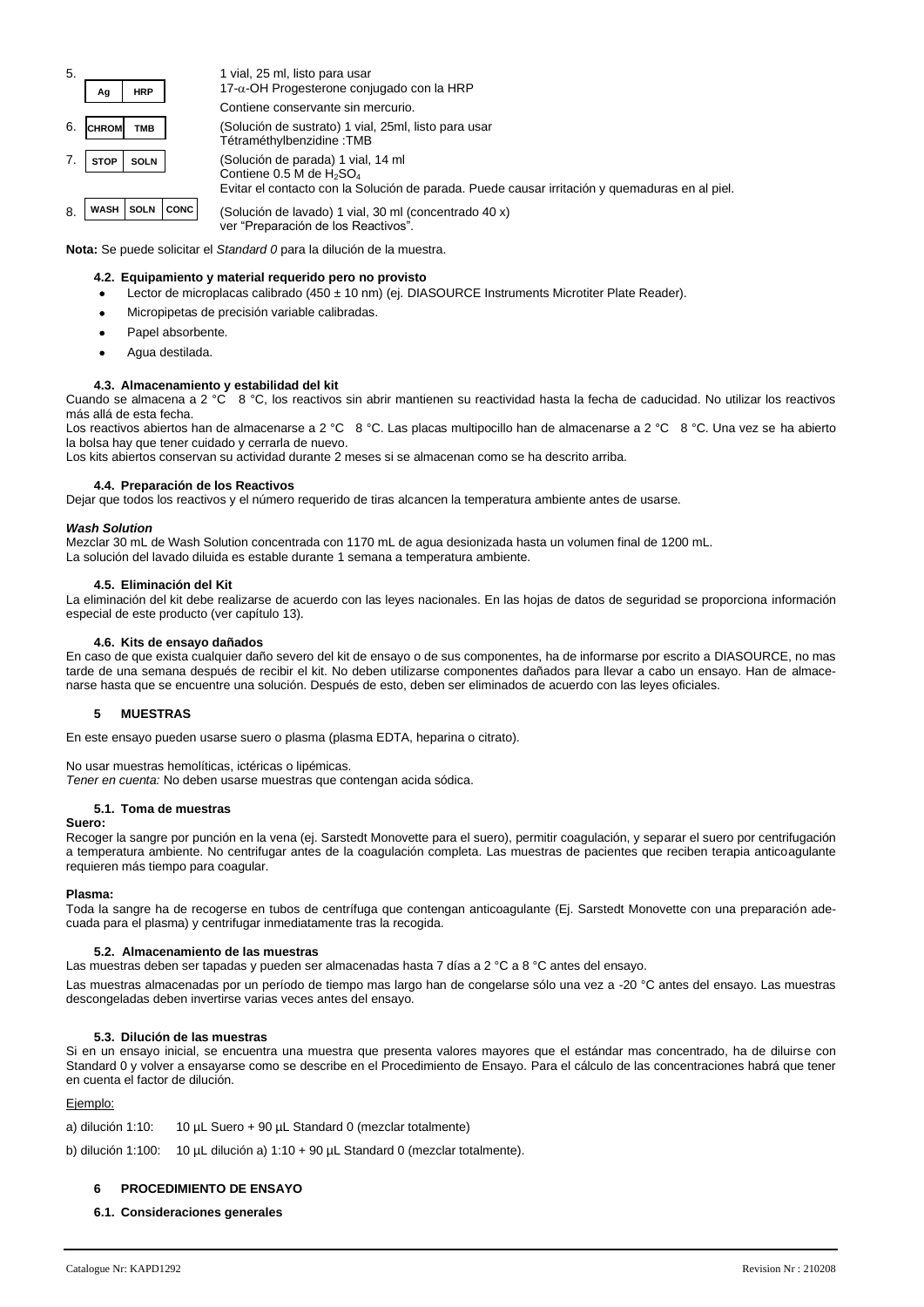- − Todos los reactivos y muestras han de estar a temperatura ambiente antes de su uso. Todos los reactivos deben mezclarse sin formar espuma.
- Una vez se ha comenzado el ensayo deben completarse todos los pasos sin interrupción.
- − Utilizar puntas de pipeta de plástico nuevas para cada estándar, control o muestra para evitar combinaciones cruzadas.

− La absorbancia es función del tiempo de incubación y la temperatura. Antes de comenzar el ensayo, se recomienda que todos los reactivos estén preparados, tapas removidas, todos los pocillos que se necesiten asegurados en recipiente, etc. Esto asegurará un tiempo similar para cada paso de pipeteo sin que haya interrupciones.

− Como regla general, la reacción enzimática es linealmente proporcional al tiempo y a la temperatura.

#### **6.2. Procedimiento de ensayo**

Cada uno debe incluir una curva de estándares.

- 1. Asegurar el número deseado de pocillos en el recipiente.
- 2. Dispensar 25 µL de cada Standard, Control y muestras con puntas nuevas en los pocillos adecuados.
- 3. Incubar durante 5 minutes a temperatura ambiente
- 4. Dispensar 200 µL de Enzyme Conjugate a cada pocillo.
- 5. Mezclar totalmente durante 10 segundos. Es importante mezclar completamente en este paso.
- 6. Incubar durante 60 minutes a temperatura ambiente.
- 7. Sacudir enérgicamente el contenido de los pocillos.

Lavar los pocillos 3 veces con solución de lavado diluida (400 µL por pocillo). Realizar un golpe seco de los pocillos contra el papel absorbente para eliminar las gotas residuales.

# **Nota importante:**

La sensibilidad y la precisión de este ensayo se ve marcadamente influenciada por la realización correcta del proceso de lavado!

- 8. Adicionar 200 µL de Substrate Solution a cada pocillo.
- 9. Incubar durante 30 minutes a temperatura ambiente.
- 10. Parar la reacción enzimática mediante la adición de 100 µL de Stop Solution a cada pocillo.
- 11. Leer la OD a 450 ± 10 nm con un lector de microplacas dentro de los 10 minutos después de la adición de la Stop Solution.

# **6.3. Cálculo de los Resultados**

- 1. Calcular los valores de absorbancia media para cada conjunto de estándares, controles y muestras de pacientes.
- 2. Construir una curva estándar mediante la representación de la absorbancia media obtenida para cada estándar frente a su concentración con el valor de absorbancia en el eje vertical (Y) y la concentración en el eje horizontal (X).
- 3. Usando el valor de absorbancia media de cada muestra determinar la concentración correspondiente a partir de la curva estándar.
- 4. Método automatizado: Los resultados en las instrucciones de uso se han calculado automáticamente usando una curva de regresión 4 Parámetros. (4 Parámetros Rodbard o 4 Parámetros Marquardt son los métodos preferidos.) Otras funciones de regresión darán lugar a resultados sensiblemente diferentes.
- 5. La concentración de las muestra puede leerse directamente de la curva de estándares. Las muestras con concentraciones superiores al mayor estándar han de diluirse. Para el cálculo de las concentraciones hay que tener en cuenta el factor de dilución.

#### **6.3.1. Ejemplo de una Curva Estándar Típica**

Los siguientes datos son solamente para la explicación y no pueden ser utilizados en lugar de los datos generados en el momento del ensayo.

| Estándar                | Unidades Ópticas (450 nm) |
|-------------------------|---------------------------|
| Standard 0 (0 ng/mL)    | 2,15                      |
| Standard 1 (0,15 ng/mL) | 1,77                      |
| Standard 2 (0,5 ng/mL)  | 1,28                      |
| Standard 3 (1,5 ng/mL)  | 0,77                      |
| Standard 4 (3,0 ng/mL)  | 0.49                      |
| Standard 5 (7,5 ng/mL)  | 0.25                      |
| Standard 6 (20 ng/mL)   | 0.12                      |

# **7 VALORES ESPERADOS**

Se recomienda encarecidamente que cada laboratorio determine sus valores normales e inusuales.

En un estudio llevado a cabo con recién nacidos y niños, utilizando el DIAsource 17-oh progesterone elisa se observaron los siguientes valores:

| Recién nacidos<br>(Femenino y mas-<br>culino) | n  |                             | Rango<br>$(min - max.)$<br>(nq/mL) | Media<br>(nq/mL) | Mediana<br>(nq/mL) | Percentil<br>$2.5 - 97.5$<br>(ng/mL) |
|-----------------------------------------------|----|-----------------------------|------------------------------------|------------------|--------------------|--------------------------------------|
|                                               | 26 | . mes después la natividad  | $0 - 17.3$                         | 7.2              | 6,7                | $1,0 - 17,0$                         |
|                                               | 43 | 2. mes después la natividad | $0.32 - 13.7$                      | 4,9              | 4,6                | $1,6 - 9,8$                          |
|                                               | 21 | 3. mes después la natividad | $0.06 - 4.2$                       | 2,3              | 2,3                | $0.5 - 4.1$                          |
|                                               | 12 | 4. mes después la natividad | $0.2 - 4.6$                        | 2,1              | 2,3                | $0.2 - 4.3$                          |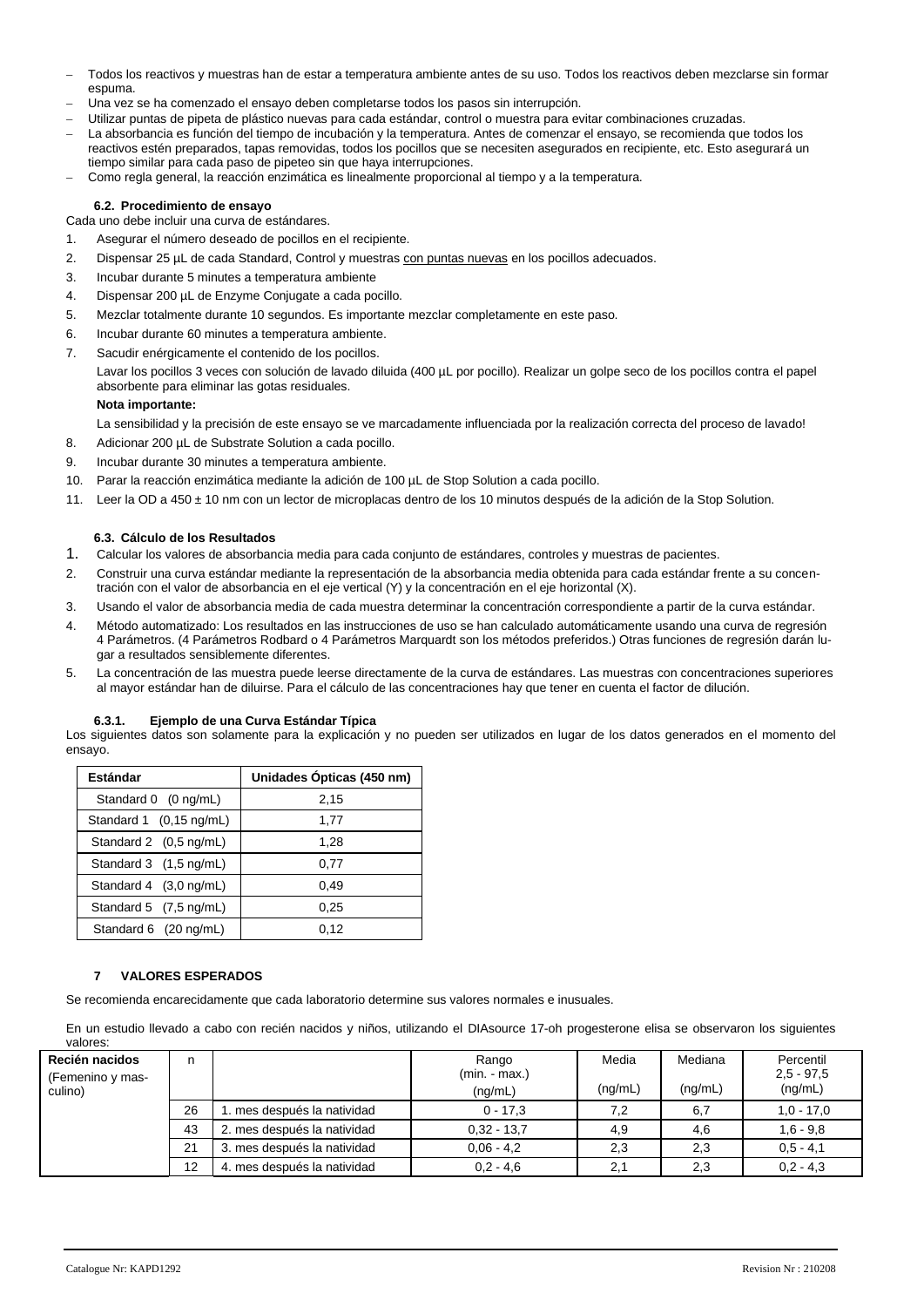|                    | n  | Edad (años) | Rango<br>$(min - max.)$<br>(nq/mL) | Media<br>(nq/mL) | Mediana<br>(nq/mL) | Percentil<br>$2.5 - 97.5$<br>(nq/mL) |
|--------------------|----|-------------|------------------------------------|------------------|--------------------|--------------------------------------|
| <b>Niños</b>       | 75 | $-10$       | $0.03 - 2.85$                      | 1,04             | 0,88               | $0.08 - 2.58$                        |
| <b>Adolescente</b> | ົ  | $11 - 14$   | $0.06 - 1.38$                      | 0.65             | 0,50               | $0.07 - 1.34$                        |
|                    | 10 | $15 - 18$   | $0,41 - 2,35$                      | 1,24             | 1,26               | $0,42 - 2,26$                        |

En un estudio llevado a cabo con individuos aparentemente sanos, utilizando el DIASOURCE 17-OH Progesterone ELISA se observaron los siguientes valores:

| <b>Mujeres</b> | Fase folicular       | $0,1 - 0,8$ ng/mL   |
|----------------|----------------------|---------------------|
|                | Fase lútea           | $0,6 - 2,3$ ng/mL   |
|                | Ovulación            | $0,3 - 1,4$ ng/mL   |
|                | <b>Publicar ACTH</b> | $<$ 3,2 ng/mL       |
|                | Tercer semestre      | 2,0 - 12 ng/mL      |
|                |                      |                     |
|                | Mujer posmenopáusica | $0,13 - 0,51$ ng/mL |
|                |                      |                     |
| <b>Hombres</b> |                      | $0,5 - 2,1$ ng/mL   |

# **8 CONTROL DE CALIDAD**

Se recomienda usar muestras control de acuerdo con las leyes estatales y federales. El uso de muestras control ser recomienda para asegurar la validez diaria de los resultados. Usar controles tanto a niveles normal como patológico.

Los controles y los correspondientes resultados del Laboratorio de control de calidad están fijados en el certificado de control de calidad que acompañan al kit. Los valores y los rangos fijados en la hoja del control de calidad se refieren siempre al kit actual y deben usarse para la comparación directa de los resultados.

Es recomendable también hacer uso de programas de Aseguramiento de la Calidad nacionales o internacionales para asegurar la exactitud de los resultados.

Utilizar métodos estadísticos apropiados para el análisis de los valores y tendencia de los controles. Si los resultados del ensayo no se ajustan a los rangos aceptables establecidos en los controles, los resultados obtenidos de los pacientes han de considerarse inválidos. En este caso, por favor comprobar las siguientes áreas técnicas: Pipeteo y tiempo empleado, fotómetro, fecha de caducidad de los reacti-

vos, condiciones de almacenamiento e incubación, métodos de aspiración y lavado.

Después de comprobar los asuntos mencionados arriba sin encontrar ningún error, contactar con su distribuidor o con DIASOURCE directamente.

# **9 CARACTERÍSTICAS DEL ENSAYO**

# **9.1 Rango dinámico del ensayo**

Consultar el manual de usuario en inglés.

#### **9.2 Especificidad de los Anticuerpos (Reactividad Cruzada)**

Consultar el manual de usuario en inglés.

# **9.3 Sensibilidad Analítica**

Consultar el manual de usuario en inglés.

#### **9.4 Precisión**

Consultar el manual de usuario en inglés.

#### **9.5 Recuperación**

Consultar el manual de usuario en inglés.

#### **9.6 Linealidad**

Consultar el manual de usuario en inglés.

#### **10 LIMITACIONES DE USO**

Cualquier manipulación inadecuada de las muestras o modificaciones del ensayo pueden influenciar los resultados

# **10.1 Sustancias que pueden interferir**

Hemoglobina (hasta 4 mg/mL), Bilirrubina (hasta 0,5 mg/mL) y Triglicéridos (hasta 7,5 mg/mL) no influencian los resultados del ensayo.

## **10.2 Interferencias con drogas**

# Consultar el manual de usuario en inglés.

**10.3 Efecto Gancho-Dosis-Elevada** 

No se ha observado efecto gancho en este ensayo.

# **11 ASPECTOS LEGALES**

Por favor consulte la versión detallada en inglés de las Instrucciones de Uso.